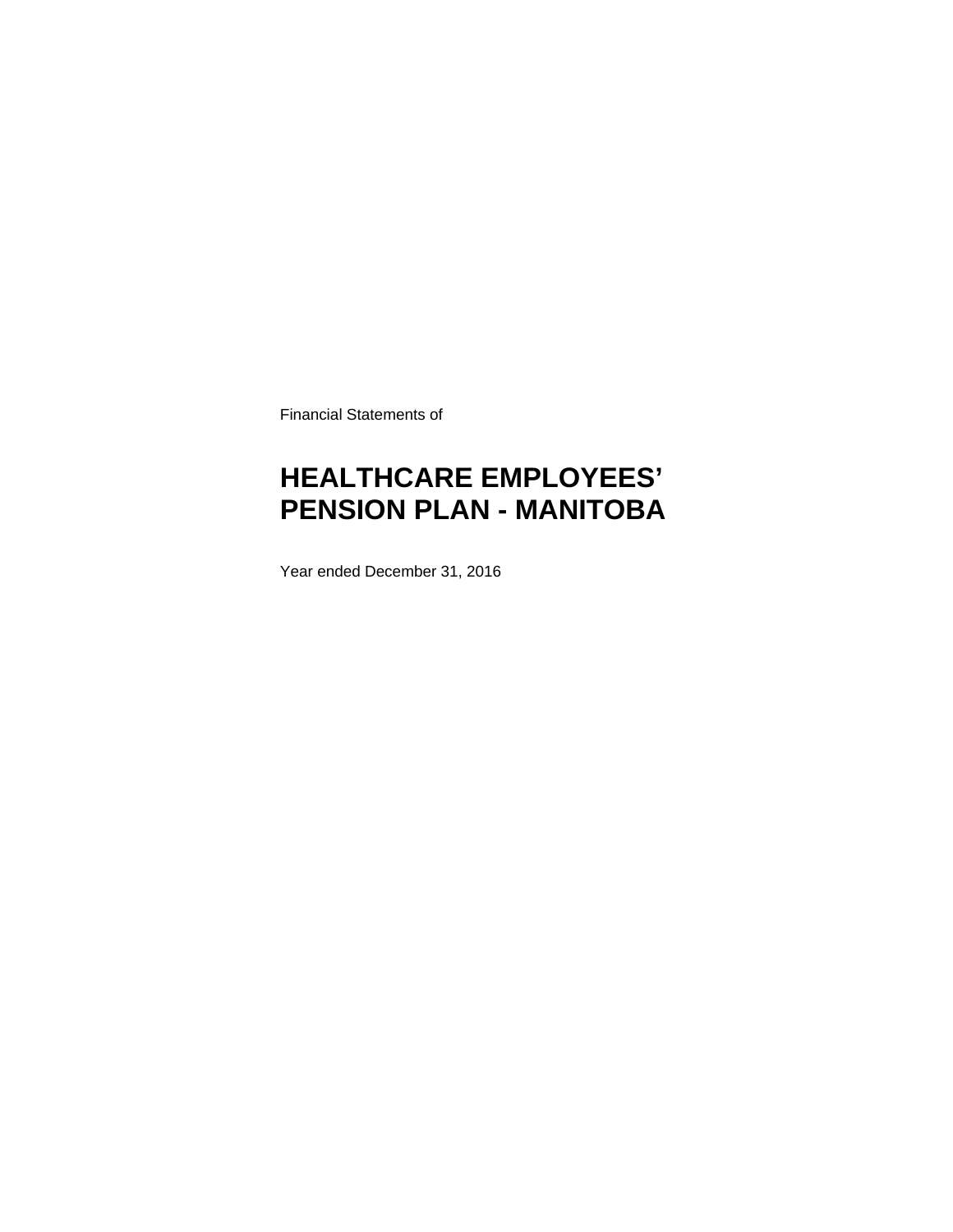

**KPMG LLP** Suite 2000 - One Lombard Place Winnipeg MB R3B 0X3 Canada

 Telephone (204) 957-1770 Fax (204) 957-0808 Internet www.kpmg.ca

## **INDEPENDENT AUDITORS' REPORT**

To the Board of Trustees of the Healthcare Employees' Pension Plan - Manitoba

We have audited the accompanying financial statements of Healthcare Employees' Pension Plan -Manitoba, which comprise the statement of financial position as at December 31, 2016, the statements of changes in net assets available for benefits and changes in pension obligations for the year then ended, and notes, comprising a summary of significant accounting policies and other explanatory information.

#### *Management's Responsibility for the Financial Statements*

Management is responsible for the preparation and fair presentation of these financial statements in accordance with Canadian accounting standards for pension plans, and for such internal control as management determines is necessary to enable the preparation of financial statements that are free from material misstatement, whether due to fraud or error.

#### *Auditors' Responsibility*

Our responsibility is to express an opinion on these financial statements based on our audit. We conducted our audit in accordance with Canadian generally accepted auditing standards. Those standards require that we comply with ethical requirements and plan and perform the audit to obtain reasonable assurance about whether the financial statements are free from material misstatement.

An audit involves performing procedures to obtain audit evidence about the amounts and disclosures in the financial statements. The procedures selected depend on our judgment, including the assessment of the risks of material misstatement of the financial statements, whether due to fraud or error. In making those risk assessments, we consider internal control relevant to the entity's preparation and fair presentation of the financial statements in order to design audit procedures that are appropriate in the circumstances, but not for the purpose of expressing an opinion on the effectiveness of the entity's internal control. An audit also includes evaluating the appropriateness of accounting policies used and the reasonableness of accounting estimates made by management, as well as evaluating the overall presentation of the financial statements.

We believe that the audit evidence we have obtained is sufficient and appropriate to provide a basis for our audit opinion.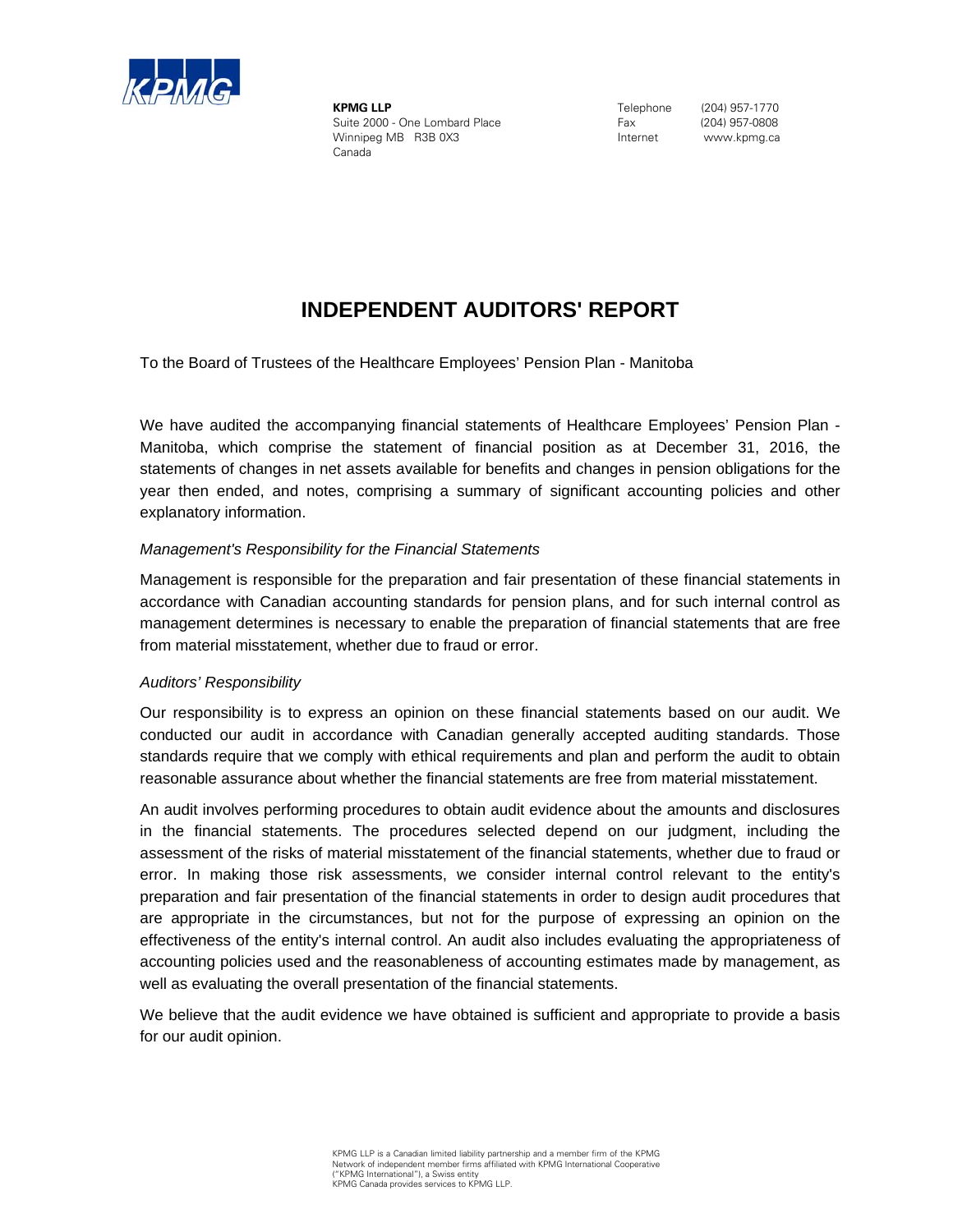

#### *Opinion*

In our opinion, the financial statements present fairly, in all material respects, the financial position of Healthcare Employees' Pension Plan - Manitoba as at December 31, 2016, and changes in its net assets available for benefits and the changes in its pension obligations for the year then ended in accordance with Canadian accounting standards for pension plans.

 $KPMG$  11P

Chartered Professional Accountants

June 26, 2017 Winnipeg, Canada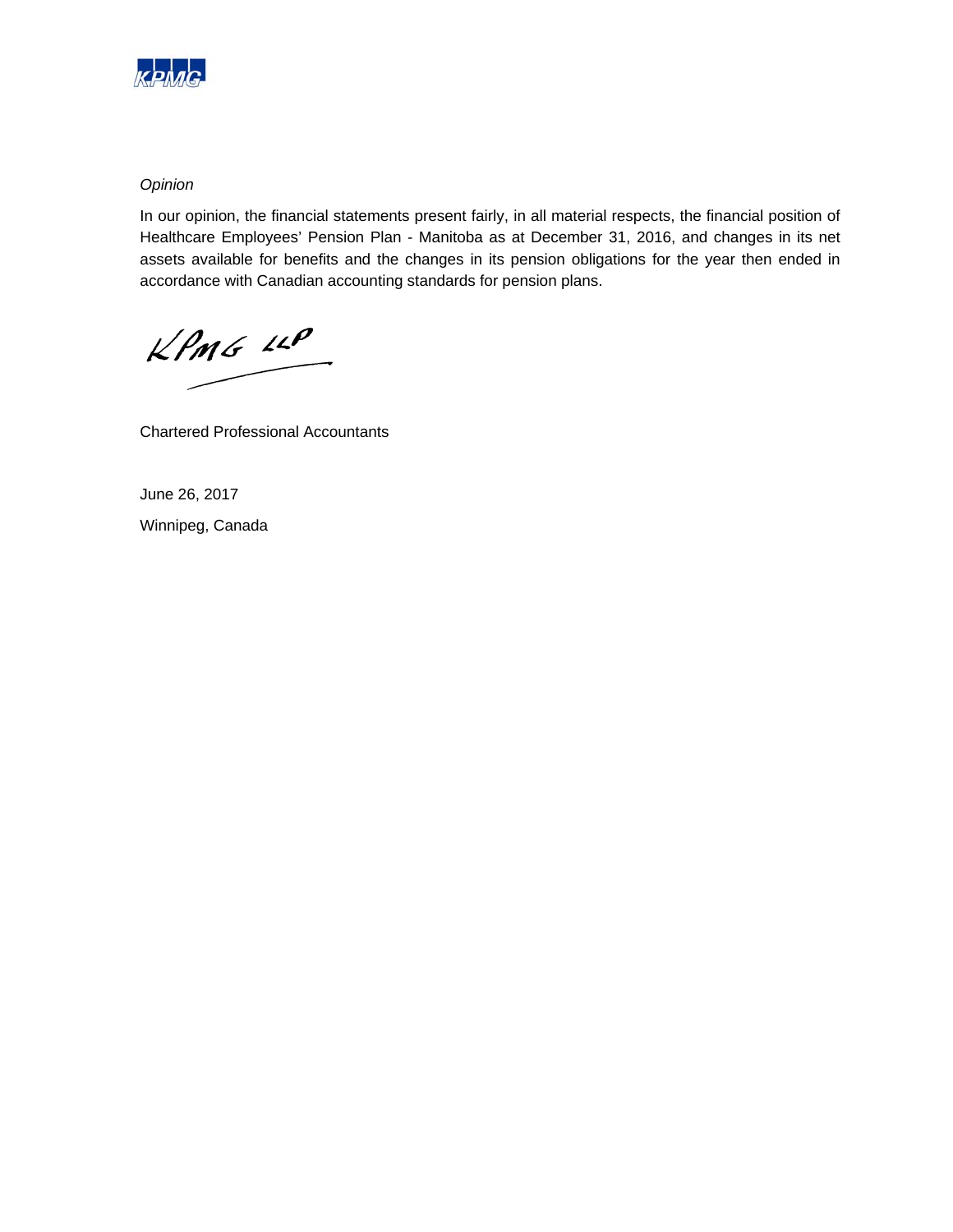Statement of Financial Position

December 31, 2016, with comparative information for 2015

|                                                                                                        | 2016                                   | 2015                                   |
|--------------------------------------------------------------------------------------------------------|----------------------------------------|----------------------------------------|
| <b>Assets</b>                                                                                          |                                        |                                        |
| Cash                                                                                                   | \$<br>62,490,998 \$                    | 101,948,093                            |
| Contributions receivable:<br>Employer<br>Employee                                                      | 13,320,493<br>14,176,858               | 11,709,868<br>13,040,294               |
| Other receivables (note 13)                                                                            | 1,597,827                              | 1,476,572                              |
| Investment income receivable                                                                           | 20,987,149                             | 18,620,286                             |
| Investments (note 4)                                                                                   | 6,852,554,044                          | 6,319,157,902                          |
| Capital assets (note 5)                                                                                | 3,012,520                              | 2,699,814                              |
| <b>Total assets</b>                                                                                    | \$6,968,139,889                        | \$6,468,652,829                        |
| Liabilities                                                                                            |                                        |                                        |
| Accounts payable and accrued liabilities (note 13)<br>Government remittances payable<br>Due to brokers | \$<br>9,172,891<br>91,400<br>3,220,784 | \$<br>8,193,008<br>69,803<br>2,299,939 |
| <b>Total liabilities</b>                                                                               | 12,485,075                             | 10,562,750                             |
| Net assets available for benefits                                                                      | 6,955,654,814                          | 6,458,090,079                          |
| Actuarial value of pension obligations (note 14)                                                       | 6,701,122,000                          | 6,246,002,000                          |
| Commitments (note 15)                                                                                  |                                        |                                        |
| Excess of net assets available for<br>benefits over pension obligations                                | \$<br>254,532,814                      | 212,088,079<br>\$                      |

See accompanying notes to financial statements.

Approved by the Trustees:

Boh Rompt

Jeletmore

Vice-Chair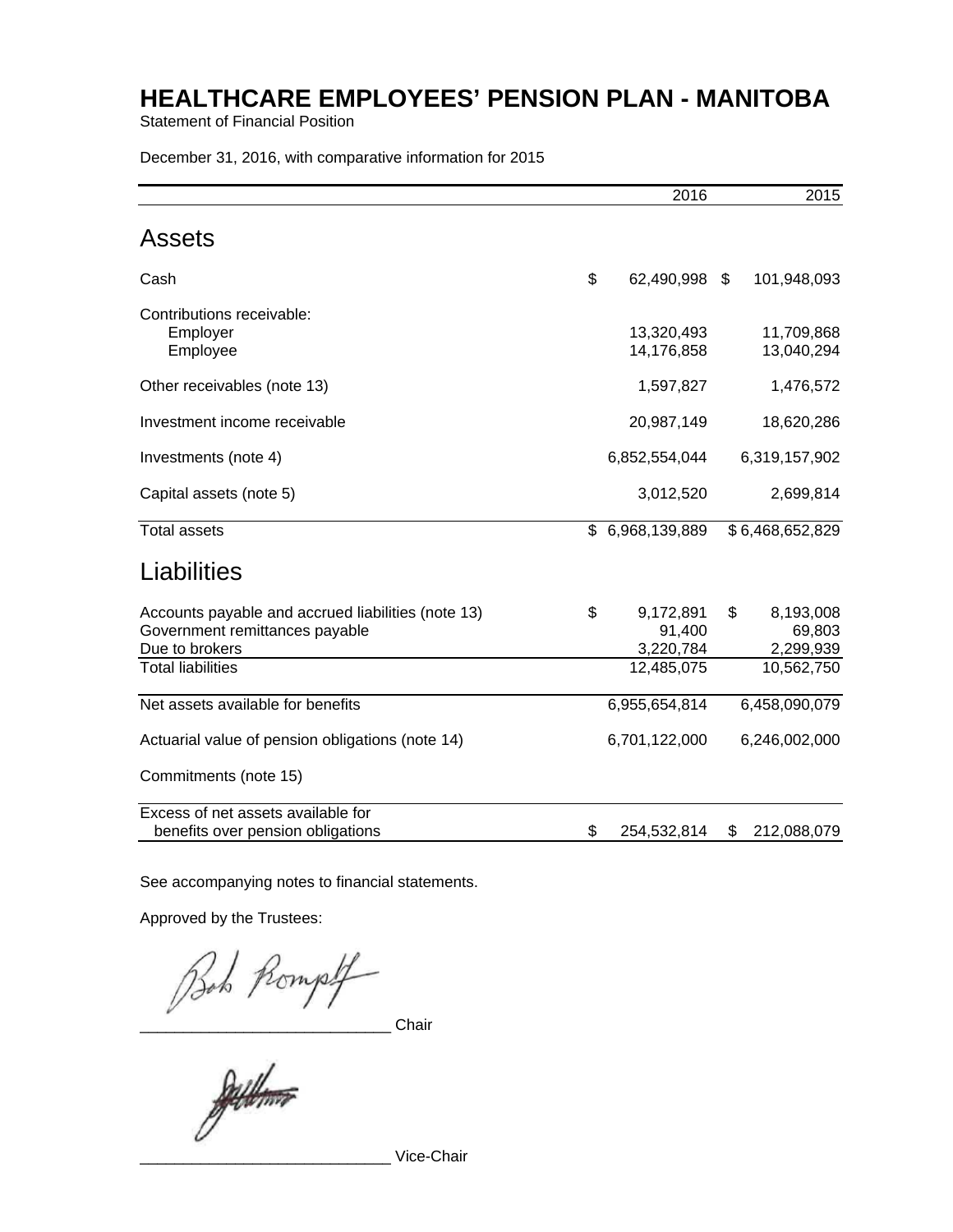Statement of Changes in Net Assets Available for Benefits

Year ended December 31, 2016, with comparative information for 2015

|                                                      | 2016                 | 2015            |
|------------------------------------------------------|----------------------|-----------------|
| Increase in net assets:                              |                      |                 |
| Pension fund contributions:                          |                      |                 |
| Employer:                                            |                      |                 |
| Current year required                                | \$<br>171,947,494 \$ | 163,583,231     |
| Past years' required                                 | 904,503              | 493,535         |
| <b>Buybacks</b>                                      | 14,349               | 7,515           |
| Employee:                                            |                      |                 |
| Current year required                                | 171,837,716          | 163,424,226     |
| Past years' required                                 | 281,324              | 231,135         |
| <b>Buybacks</b>                                      | 917,373              | 740,455         |
| Reciprocal transfers                                 | 2,057,476            | 3,720,361       |
| Investment income (note 6)                           | 174,420,447          | 170,761,834     |
| Current period change in fair value of investments   | 297, 121, 302        | 168,851,799     |
| Total increase in net assets                         | 819,501,984          | 671,814,091     |
| Decrease in net assets:                              |                      |                 |
| Pension payments (note 7)                            | 286,717,925          | 262,520,777     |
| Investment management fees                           | 24,238,136           | 22,318,671      |
| Administrative expenses (note 8)                     | 10,981,188           | 9,854,339       |
| Total decrease in net assets                         | 321,937,249          | 294,693,787     |
| Increase in net assets available for benefits        | 497,564,735          | 377,120,304     |
| Net assets available for benefits, beginning of year | 6,458,090,079        | 6,080,969,775   |
| Net assets available for benefits, end of year       | \$6,955,654,814      | \$6,458,090,079 |

See accompanying notes to financial statements.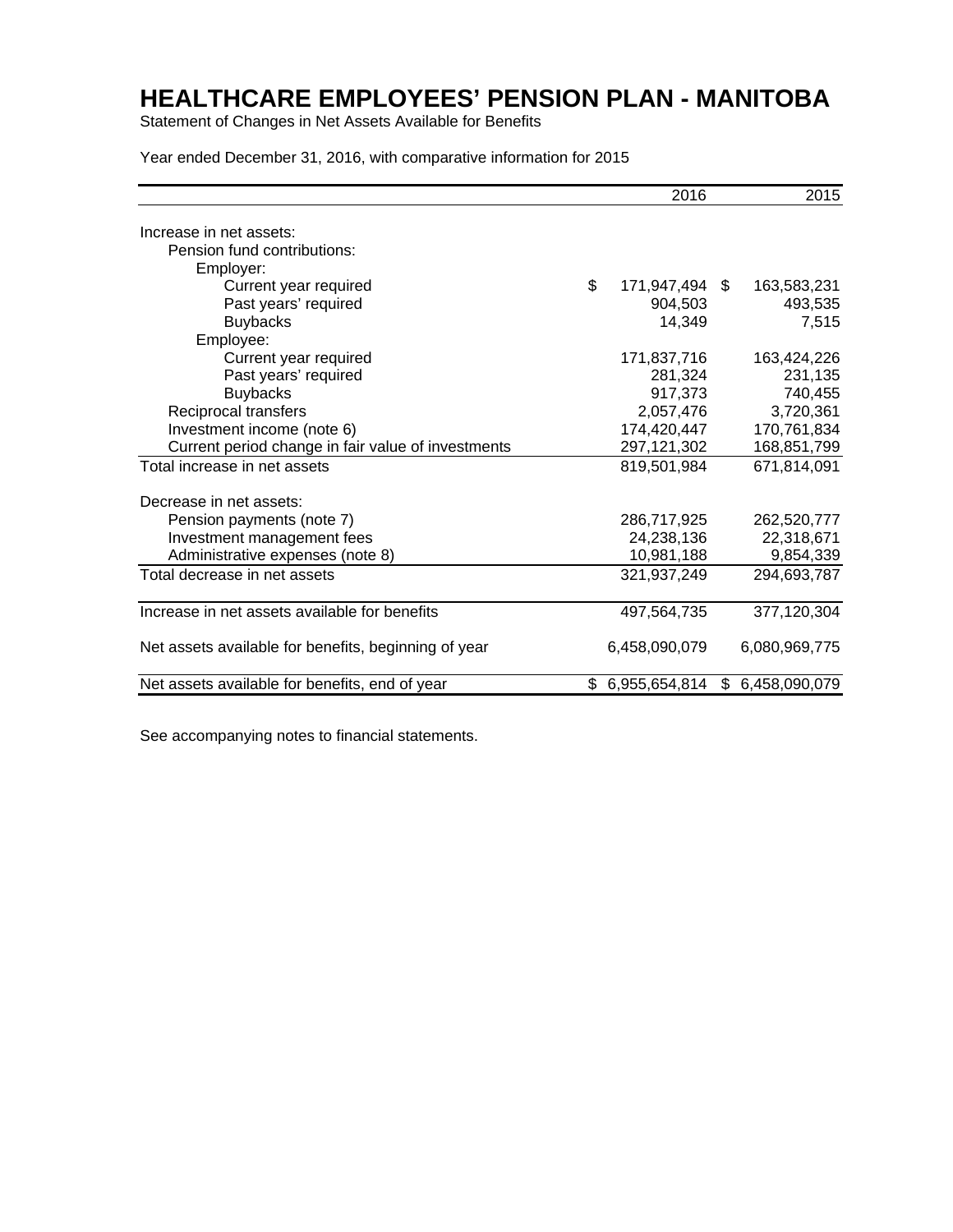Statement of Changes in Pension Obligations

Year ended December 31, 2016, with comparative information for 2015

|                                                     |    | 2016                         | 2015                           |
|-----------------------------------------------------|----|------------------------------|--------------------------------|
| Actuarial value of pension obligations,             | \$ |                              |                                |
| beginning of year<br>Benefits accrued               |    | 6,246,002,000<br>308,158,000 | \$5,802,455,000<br>289,932,000 |
| Benefits paid                                       |    | (286, 718, 000)              | (262, 521, 000)                |
| Interest accrued on benefits                        |    | 391,194,000                  | 363,597,000                    |
| Effect of actuarial changes                         |    | 96,204,000                   | 30,217,000                     |
| Effect of experience gains and losses               |    | (53, 718, 000)               | 22,322,000                     |
| Actuarial value of pension obligations, end of year | S  | 6,701,122,000                | \$6,246,002,000                |

See accompanying notes to financial statements.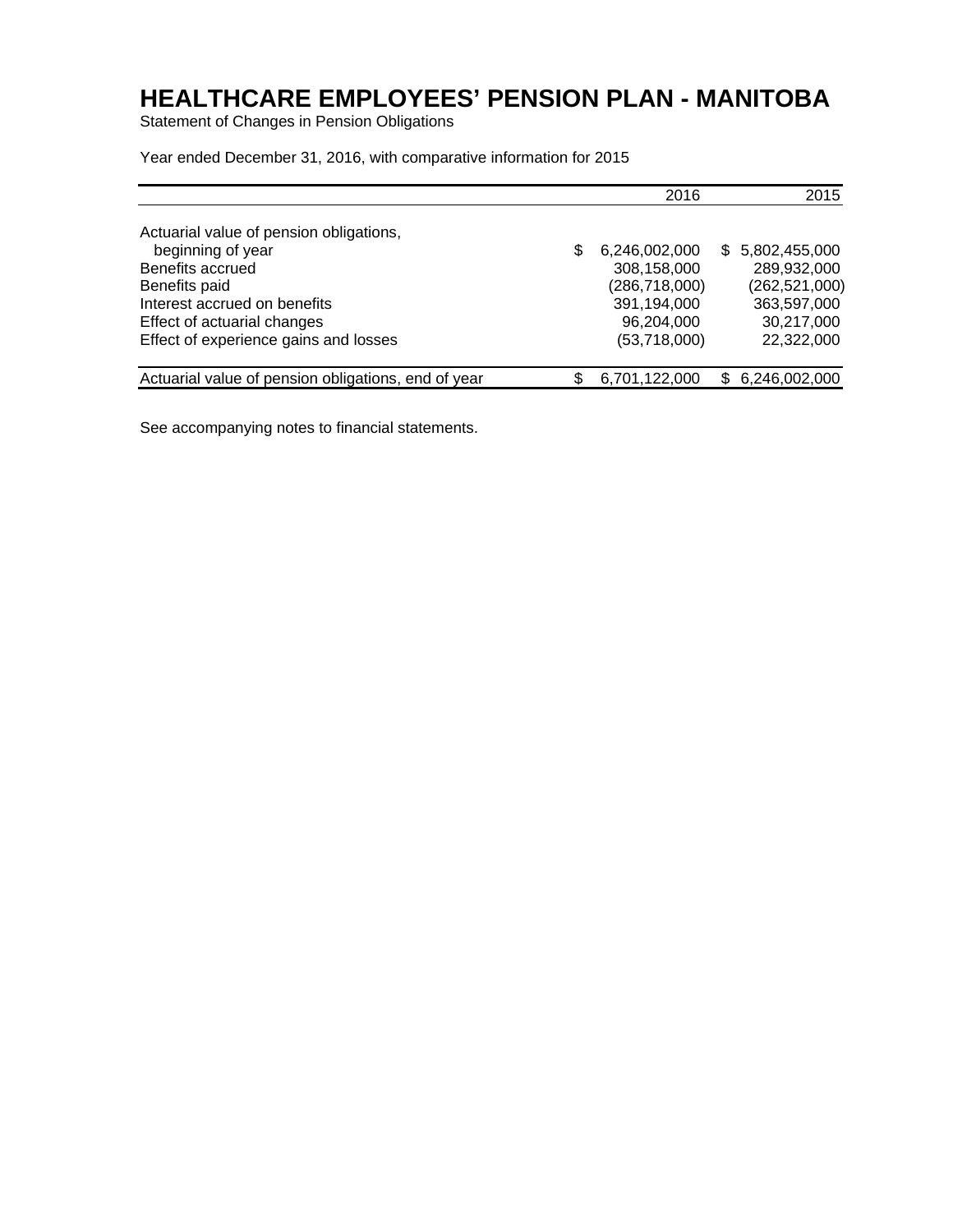Notes to Financial Statements

Year ended December 31, 2016

#### **1. General:**

Healthcare Employees' Pension Plan - Manitoba (the Plan) is governed by a Board of Trustees appointed by signatory employers and unions. The Plan has received approval from Canada Revenue Agency (CRA) for registration as a Specified Multi-Employer Plan and the Manitoba Pension Commission has registered the Plan as a Multi-unit Pension Plan.

#### **2. Description of the plan:**

The following description of the Plan is a summary only. For more complete information reference should be made to the Plan Text.

(a) General:

The Plan is a multi-employer defined benefit pension plan for all employees of participating healthcare facilities in the Province of Manitoba.

#### (b) Funding policy:

Employers and employees are required to contribute to the Plan a certain percentage of the members' earnings up to the legislated Year's Maximum Pensionable Earnings (YMPE) plus a certain percentage of the members' earnings in excess of the YMPE, as established by the settlors of the Plan.

The following contribution rate percentages have been approved for 2015 and 2016:

|            | Employer | Employee |
|------------|----------|----------|
| Below YMPE | 7.9%     | 7.9%     |
| Above YMPE | 9.5%     | 9.5%     |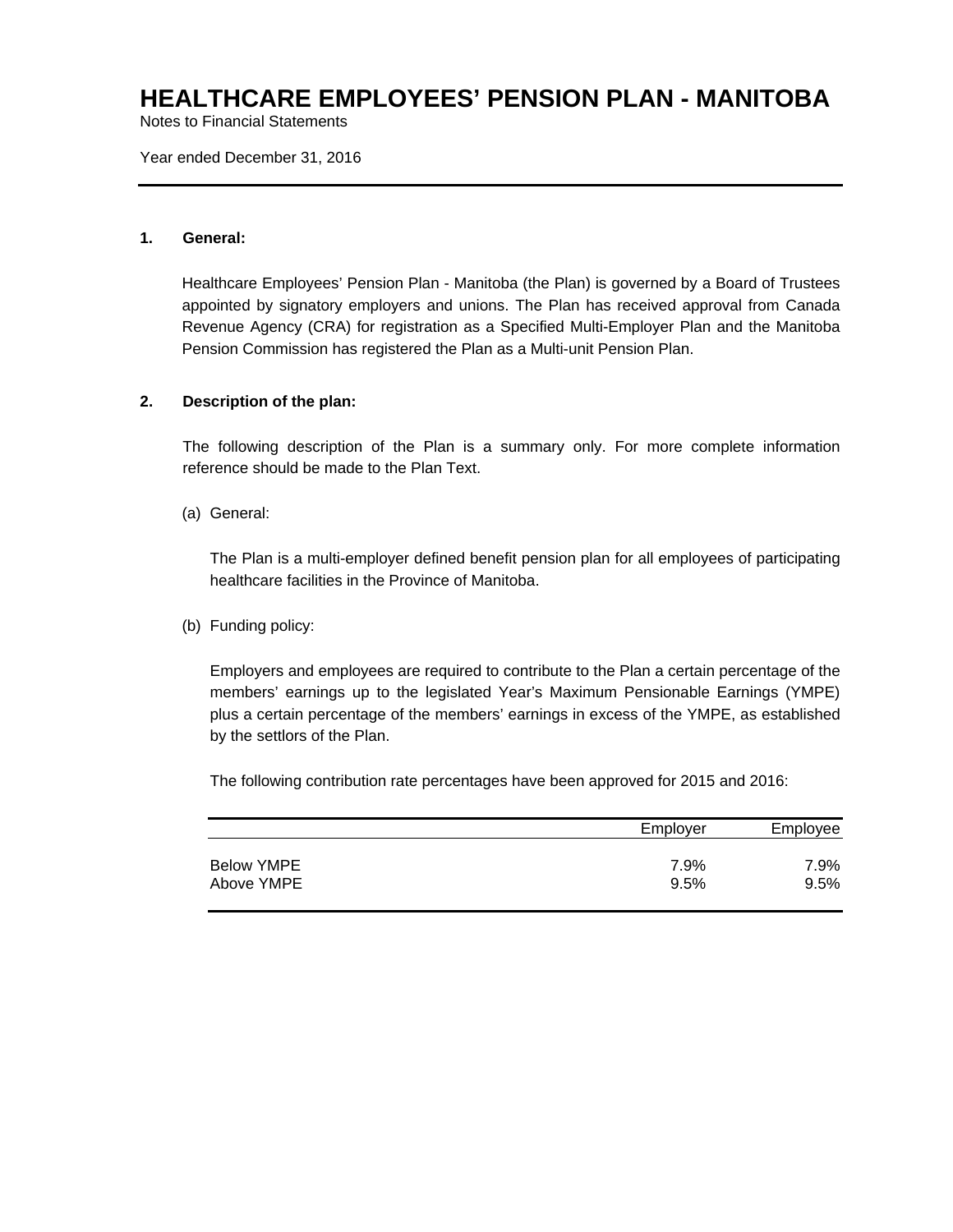Notes to Financial Statements (continued)

Year ended December 31, 2016

#### **2. Description of the plan (continued):**

(c) Normal retirement pension benefits:

Normal retirement pension benefits commence the first month coincident with or immediately following the attainment of age 65. The annual earned pension payable to a member on normal or postponed retirement is based on years of service and contributory earnings.

(d) Early retirement pension benefits:

A member may elect to retire early provided that:

- the member has completed at least two years of service and attained age 55; or
- The total of the member's age plus years of service total at least 80.

If at the member's early retirement date:

- the member has attained age 60 and two years of service; or
- the member's age plus years of service total at least 80,

Then the member shall receive normal pension benefits.

If at the member's early retirement date the member's age is between 55 and 60 and the member has not achieved the total of 80 based on age and years of service, pension benefits will be reduced in accordance with the Plan Text.

(e) Postponed retirement benefits:

Retirement benefits cannot be postponed beyond the end of the year in which a member turns 71 years of age.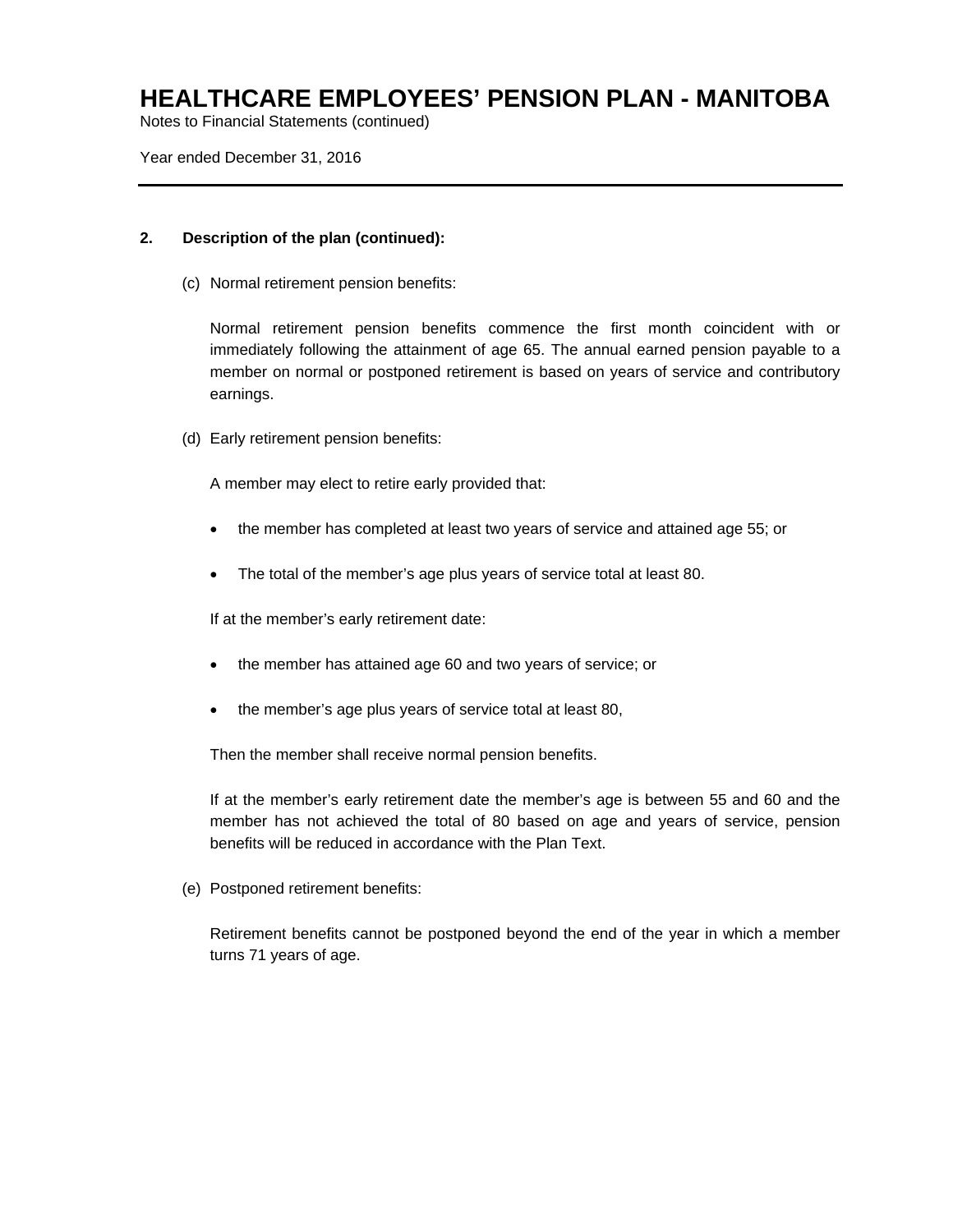Notes to Financial Statements (continued)

Year ended December 31, 2016

#### **2. Description of the plan (continued):**

(f) Death benefits:

All members are eligible for death benefits. Before retirement or disability payment commencement, members are eligible to receive the commuted value of their vested accrued pension for service prior to January 1, 1985 and service after December 31, 1984. After retirement or disability payable commencement, the benefit is based on the payment form elected by the member.

(g) Benefits on termination:

In the event of termination, the terminating member will receive either (i) a monthly pension benefit deferred to retirement; or (ii) the commuted value of their monthly pension benefit.

(h) Income taxes:

The Plan is a Pension Trust as defined in the *Income Tax Act* and is not subject to income taxes.

#### **3. Significant accounting policies:**

(a) Basis of presentation:

The Plan follows Canadian accounting standards for pension plans for accounting policies related to its investment portfolio and pension obligations. In selecting or changing accounting policies that do not relate to its investment portfolio or pension obligations, the Plan complies on a consistent basis with Canadian accounting standards for private enterprises (ASPE).

These financial statements are prepared on a going concern basis and present the aggregate financial position of the Plan as a separate financial reporting entity, independent of the participating employers and members. Only the net assets of the Plan and obligations to the members eligible to participate in the Plan have been included in these financial statements. These financial statements do not portray the funding requirements of the Plan or the benefit security of the individual plan members.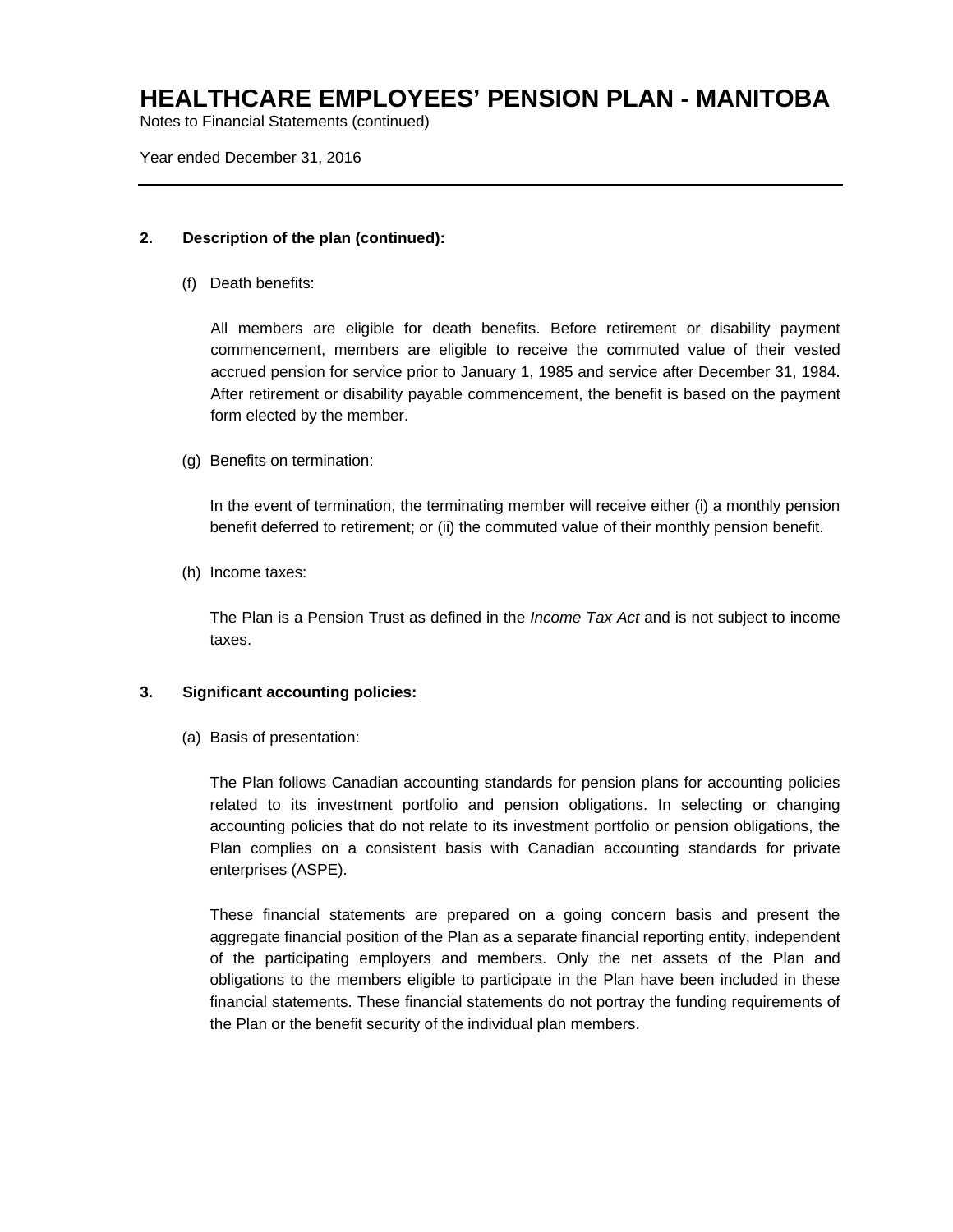Notes to Financial Statements (continued)

Year ended December 31, 2016

#### **3. Significant accounting policies (continued):**

(b) Financial instruments:

Financial instruments are recorded at fair value on initial recognition. Freestanding derivative instruments that are not in a qualifying hedging relationship and investments are subsequently measured at fair value. All other financial instruments are subsequently measured at cost or amortized cost, unless management has elected to carry the instruments at fair value. The Plan has elected not to carry any such financial instruments at fair value.

Transaction costs incurred on the acquisition of financial instruments measured subsequently at fair value are expensed as incurred. All other financial instruments are adjusted by transaction costs incurred on acquisition and financing costs. These costs are amortized using the straight-line method.

(c) Fair value measurement:

Fair value is the amount for which an asset could be exchanged, or a liability settled, between knowledgeable, willing parties in an arm's length transaction on the measurement date.

The Plan uses closing market price for fair value measurement. When available, the Plan measures the fair value of an instrument using quoted prices in an active market for that instrument. A market is regarded as active if quoted prices are readily and regularly available and represent actual and regularly occurring market transactions on an arm's length basis.

If a market for a financial instrument is not active, then the Plan establishes fair value using a valuation technique. Valuation techniques include using recent arm's length transactions between knowledgeable, willing parties (if available), reference to the current fair value of other instruments that are substantially the same, discounted cash flow analyses and option pricing models.

All changes in fair value, other than interest and dividend income, are recognized in the statement of changes in net assets available for benefits as part of the current period change in fair value of investments.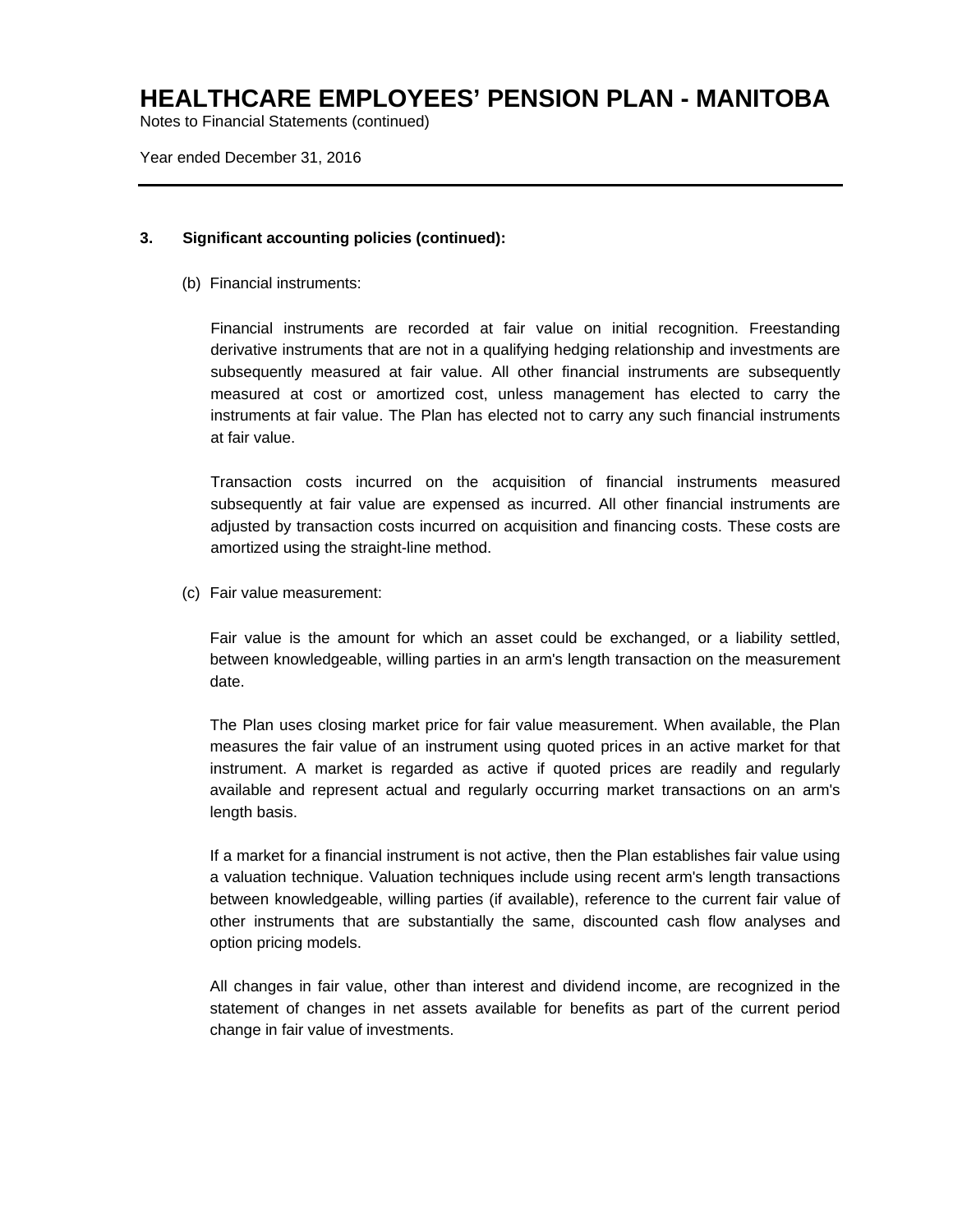Notes to Financial Statements (continued)

Year ended December 31, 2016

#### **3. Significant accounting policies (continued):**

Fair values of investments are determined as follows:

(i) Short-term investments:

Short-term investments are valued at cost plus accrued interest, which approximates fair value, with maturities up to one year.

(ii) Bonds:

Bonds are valued using published market quotations or by a yield-to-maturity calculation where published rates are not available.

Bond pooled fund units are recorded at fair values established by the respective fund trustee.

(iii) Mortgages:

Mortgage investments held in mortgage pooled funds are recorded at fair values established by the respective fund trustee.

(iv) Equities:

All listed equities are traded on major stock exchanges and are valued based on the quoted market price as at year end. If a closing trade price is unavailable, a latest bid price is reflected. If no bid price is available, the most recent trade price is used.

All private equities are valued by the general partner, who in its determination of fair value considers any legal sale or other liquidity restrictions on the investment.

(v) Real estate:

Real estate investments held in pooled funds are recorded at fair values established by the respective fund asset manager. Real estate properties are recorded at fair value as established by an annual appraisal conducted by qualified external real estate appraisers and, if applicable, are reduced by any assessed impairment between the appraisal and year-end dates.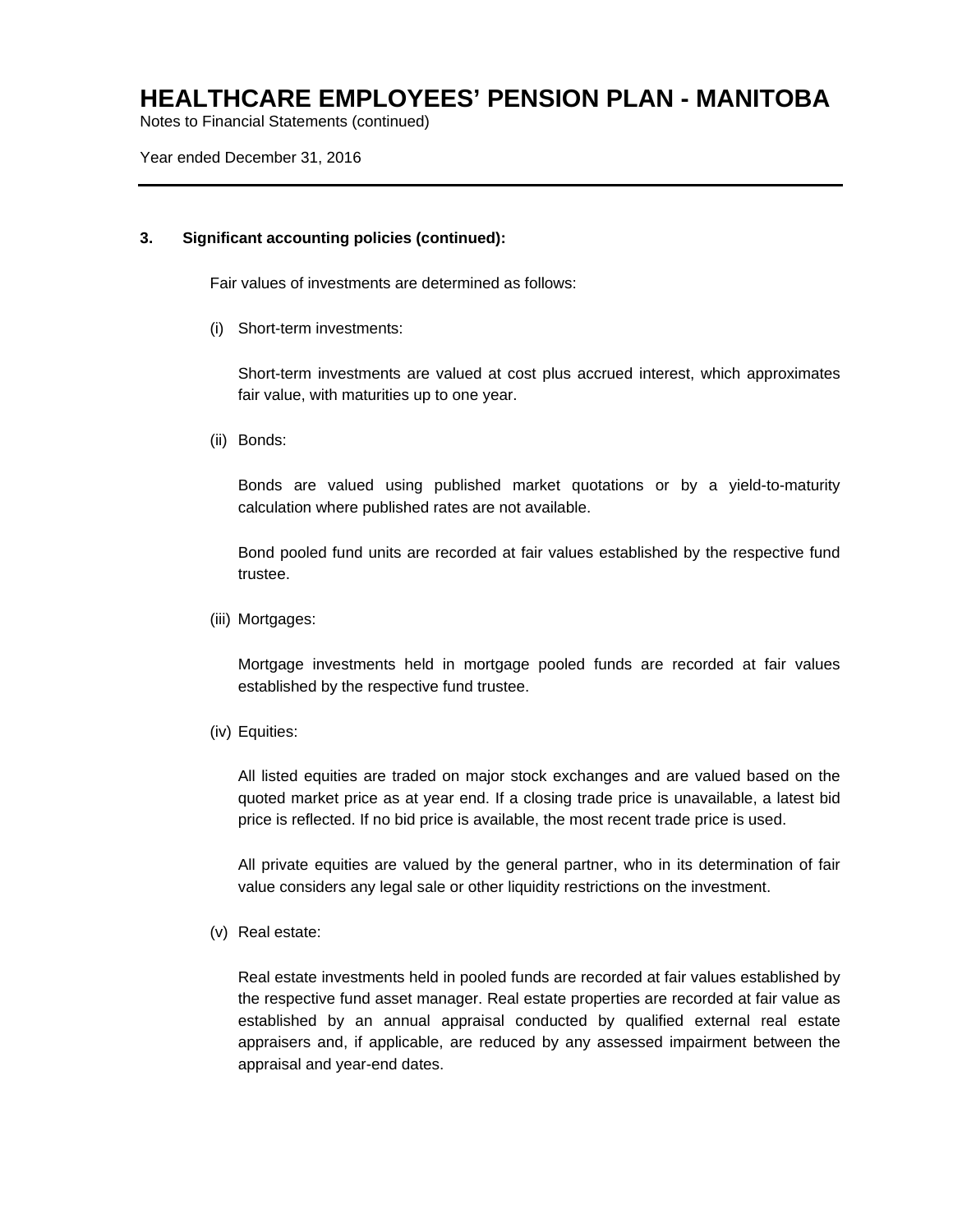Notes to Financial Statements (continued)

Year ended December 31, 2016

#### **3. Significant accounting policies (continued):**

Real estate investments held in limited partnership funds are recorded at fair values as determined by the Fund Manager. The fair values of investments are determined using an appropriate valuation methodology after considering: the history and nature of the business; operating results and financial conditions; valuation parameters such as discount rate and capitalization rate; contractual rights relating to the investment; public market comparable transactions and recent multiples, where applicable; current market yields; macroeconomic conditions; and other pertinent considerations.

(vi) Infrastructure:

Infrastructure investments are recorded at fair value as determined by the Fund Manager. A number of valuation methodologies are considered in arriving at the fair value of unquoted investments, including internal or external valuation models, which may include discounted cash flow analyses. The most appropriate methodology to determine fair value is chosen on an investment by investment basis. Any control, size, liquidity or other discounts or premiums on the investment are considered by the Fund Manager in their determination of fair value.

(d) Capital assets:

Capital assets are recorded at cost less accumulated amortization. Repairs and maintenance costs are charged to expense. Betterments which extend the estimated useful life of an asset are capitalized. When a capital asset no longer contributes to the Plan's ability to provide services, its carrying amount is written-down to its residual value. Capital assets, which include computer software, computer hardware, and office equipment, are amortized on a straight-line basis over three years.

Computer projects are amortized on a straight-line basis over three years as the projects are completed.

(e) Foreign currency transactions and balances:

Transactions in foreign currencies are translated into Canadian dollars at the exchange rate at the dates of the transactions. Monetary assets and liabilities denominated in foreign currencies at the reporting date are translated into Canadian dollars at the exchange rate at that date.

Foreign currency differences arising on translation are recognized in the statement of changes in net assets available for benefits within current period change in fair value of investments.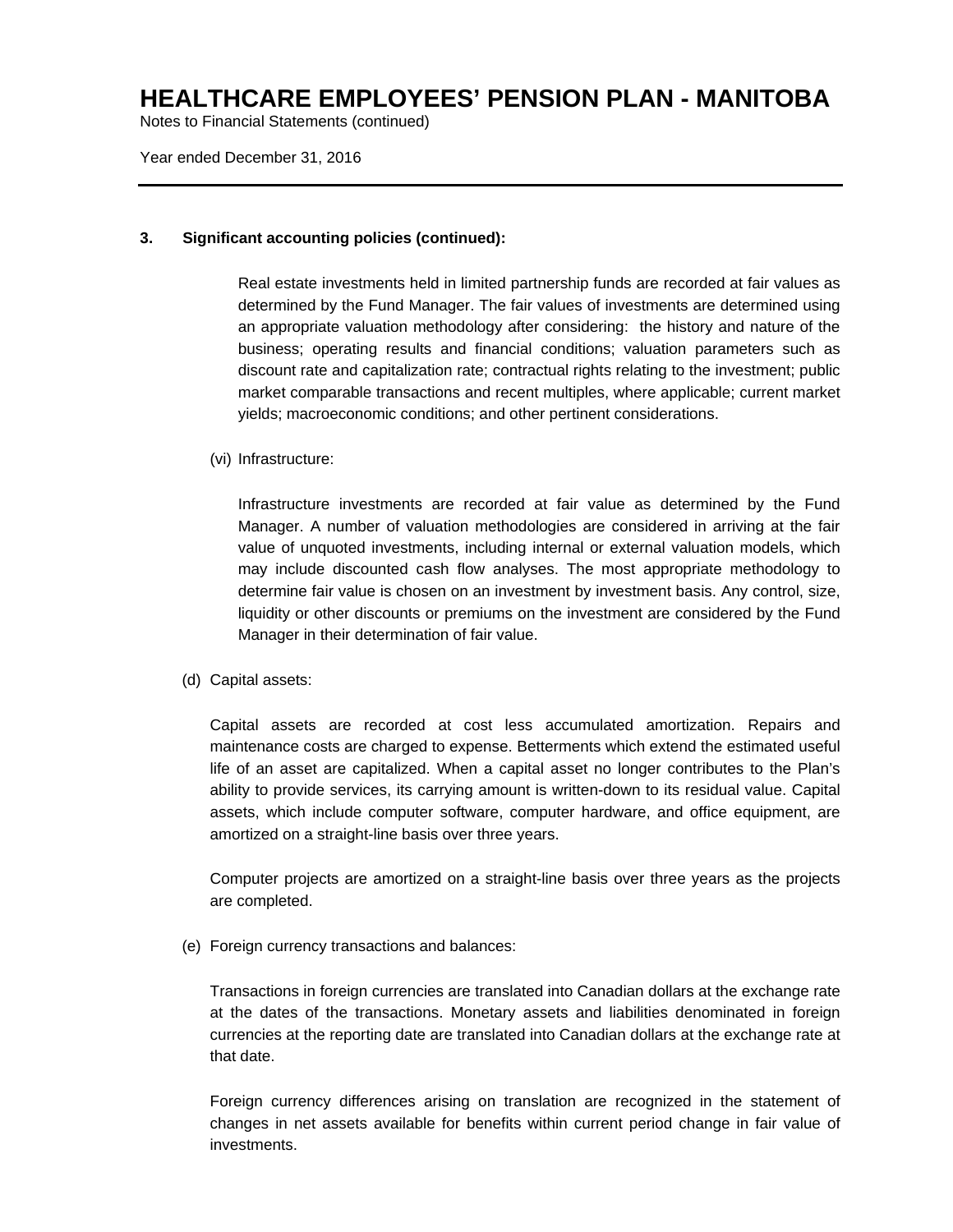Notes to Financial Statements (continued)

Year ended December 31, 2016

#### **3. Significant accounting policies (continued):**

- (f) Investment transactions and income recognition:
	- (i) Investment transactions:

Investment transactions are accounted for on a trade date basis.

(ii) Income recognition:

Investment income has been accrued as reported by the issuer of the pooled funds and bonds. Dividend income from publicly traded securities is recorded as of the exdividend date. Interest income has been accrued as earned.

(g) Contributions:

Contributions from the members are recorded on an accrual basis. Cash received from members for credited service and cash transfers from other pension plans are recorded when received.

(h) Benefits:

Benefit payments to members, termination refunds to former members, and transfer payments to other plans are recorded in the period in which they are paid or payable. Any benefit payment accruals not paid are reflected in accounts payable and accrued liabilities.

(i) Use of estimates:

The preparation of financial statements requires management to make estimates and assumptions that affect the reported amounts of assets and liabilities, the disclosure of contingent assets and liabilities at the date of the financial statements and the reported amounts of increases and decreases in net assets during the year. Significant items subject to such estimates and assumptions include the determination of the actuarial value of pension obligations. Actual results could differ from those estimates.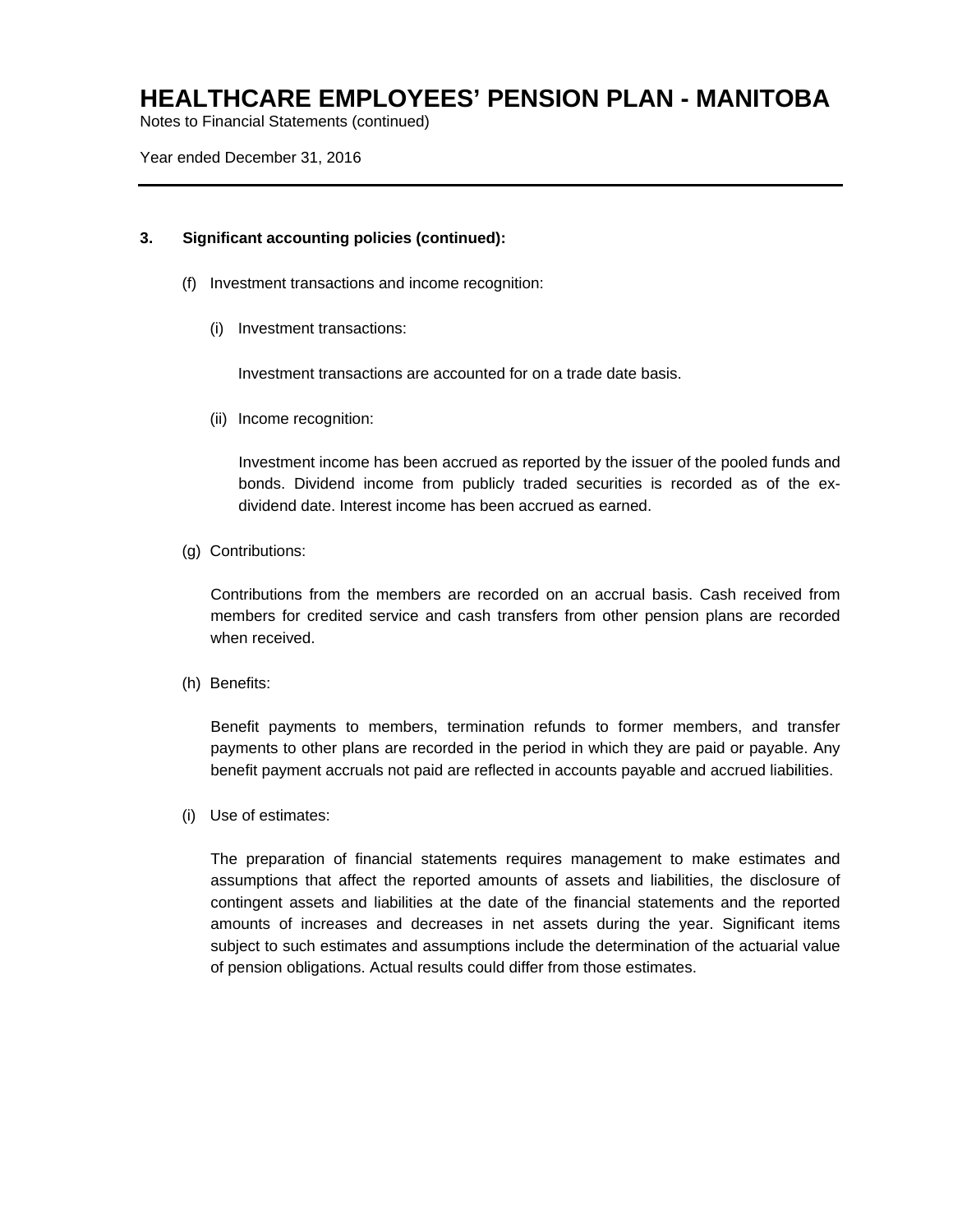Notes to Financial Statements (continued)

Year ended December 31, 2016

#### **4. Investments:**

|                        | 2016               | 2015                 |
|------------------------|--------------------|----------------------|
|                        |                    |                      |
| <b>Bonds</b>           | \$1,954,859,574    | \$1,911,720,664      |
| Canadian equities      | 1,523,883,971      | 1,195,470,565        |
| U.S. equities          | 1,236,283,806      | 1,164,268,408        |
| International equities | 1,164,341,391      | 1,180,452,572        |
| Real estate            | 721,899,485        | 646,045,732          |
| Short-term investments | 143,379,744        | 151,685,663          |
| Infrastructure         | 84, 158, 112       | 46,114,345           |
| Mortgages              | 23,747,961         | 23,399,953           |
|                        |                    |                      |
|                        | 6,852,554,044<br>S | 6,319,157,902<br>\$. |

#### **5. Capital assets:**

|                                            |   |              |     |              |    | 2016      |    | 2015      |
|--------------------------------------------|---|--------------|-----|--------------|----|-----------|----|-----------|
|                                            |   |              |     | Accumulated  |    | Net book  |    | Net book  |
|                                            |   | Cost         |     | amortization |    | value     |    | value     |
| Computer software<br>Computer hardware and | S | 4,140,635    | \$. | 3,296,432    | \$ | 844.203   | \$ | 350,488   |
| office equipment                           |   | 8,798,666    |     | 7,779,197    |    | 1,019,469 |    | 239,445   |
| Computer projects                          |   | 5,895,739    |     | 4,746,891    |    | 1,148,848 |    | 2,109,881 |
|                                            |   | \$18,835,040 |     | \$15,822,520 | S  | 3,012,520 | S. | 2,699,814 |

#### **6. Investment income:**

|                         | 2016             |   | 2015          |
|-------------------------|------------------|---|---------------|
| <b>Bonds</b>            | \$<br>61,650,081 | S | 64,071,095    |
| Canadian equities       | 37,262,480       |   | 33,143,528    |
| International equities  | 29,621,862       |   | 26,802,862    |
| Real estate             | 22,584,218       |   | 24,801,860    |
| U.S. equities           | 21,390,893       |   | 19,928,826    |
| Mortgages               | 835,041          |   | 832,049       |
| Security lending income | 742,561          |   | 793,949       |
| Short-term investments  | 333,311          |   | 387,665       |
|                         |                  |   |               |
|                         | \$174,420,447    |   | \$170,761,834 |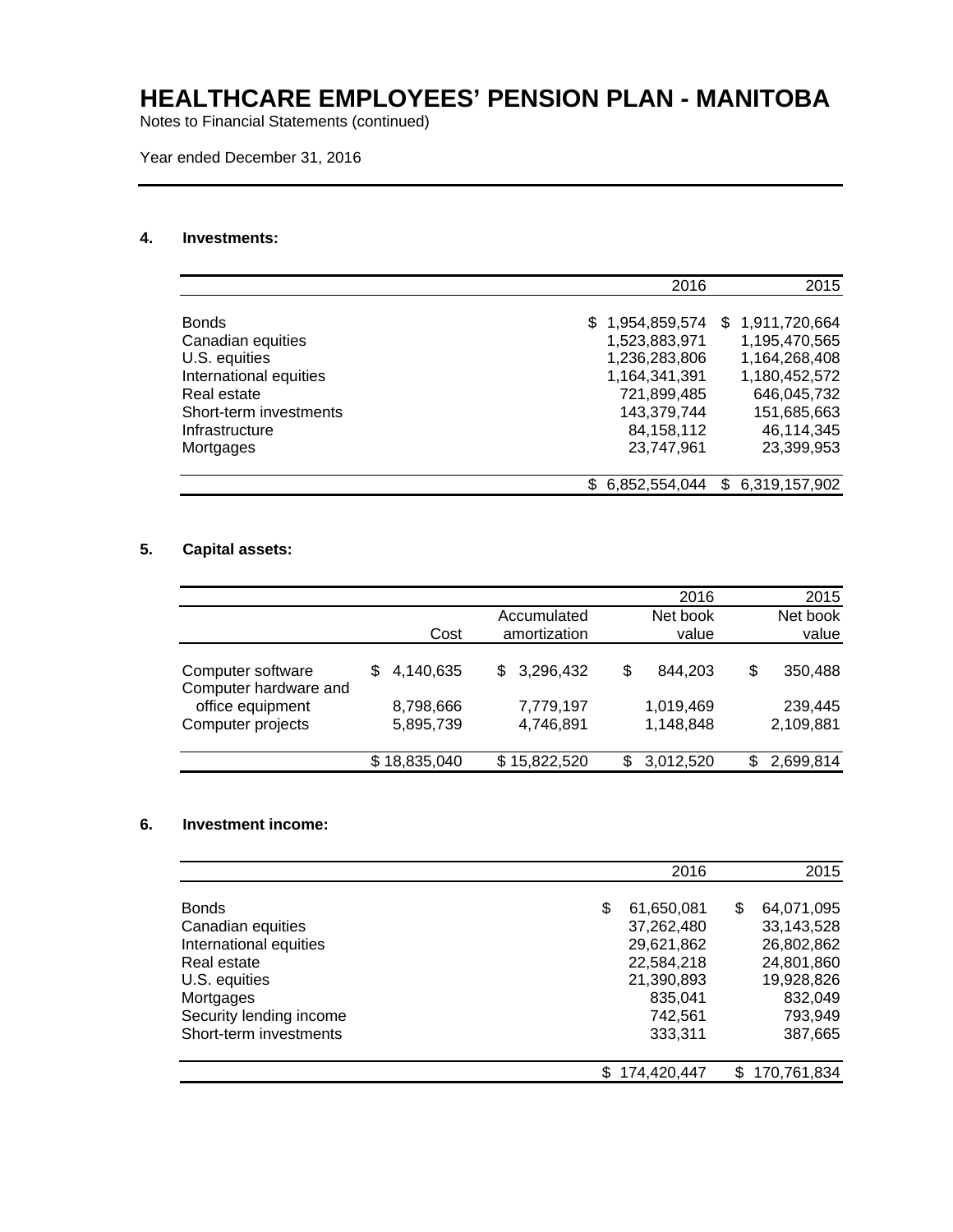Notes to Financial Statements (continued)

Year ended December 31, 2016

#### **7. Pension payments:**

|                                                             | 2016                        | 2015                        |
|-------------------------------------------------------------|-----------------------------|-----------------------------|
| Retirement benefit payments<br>Termination benefit payments | \$236,168,291<br>50.549.634 | \$216,228,455<br>46,292,322 |
|                                                             | \$286,717,925               | \$262,520,777               |

#### **8. Administrative expenses:**

|                                                                                                                                                                                  | 2016                                                                                  | 2015                                                                                  |
|----------------------------------------------------------------------------------------------------------------------------------------------------------------------------------|---------------------------------------------------------------------------------------|---------------------------------------------------------------------------------------|
| Salaries and benefits<br>Other administrative expenses<br>Amortization of capital assets<br>Custodial fees<br><b>Actuarial fees</b><br>Investment related expenses<br>Legal fees | \$<br>6,430,602<br>1,507,090<br>1,380,238<br>618,901<br>461,927<br>289,759<br>233,144 | \$<br>5,768,432<br>1,338,158<br>1,000,712<br>716,213<br>521,460<br>174,074<br>270,959 |
| Audit fees                                                                                                                                                                       | 59,527                                                                                | 64,331                                                                                |
|                                                                                                                                                                                  | \$<br>10,981,188                                                                      | 9,854,339                                                                             |

#### **9. Capital risk management:**

The main objective of the Plan is to sustain a certain level of net assets in order to meet the pension obligations of the Plan. The Plan fulfils its primary objective by adhering to specific investment policies outlined in its Statement of Investment Policies and Procedures (the SIPP), which is reviewed annually by the Plan. The Plan manages net assets by engaging knowledgeable investment managers who are charged with the responsibility of investing existing funds and new funds (current year's employee and employer contributions) in accordance with the approved SIPP. Increases in net assets are a direct result of investment income generated by investments held by the Plan and contributions into the Plan by eligible employees and by the employers. The main use of net assets is for benefit payments to eligible Plan members.

The primary risk the Plan faces is that the Plan's asset growth and contribution rates will be insufficient to cover the Plan's liabilities (funding risk) resulting in an unfunded liability (funding deficiency). If a funding deficiency reaches a certain level, or persists, it may need to be eliminated through contribution rate increases, pension benefit reductions or a combination of the two.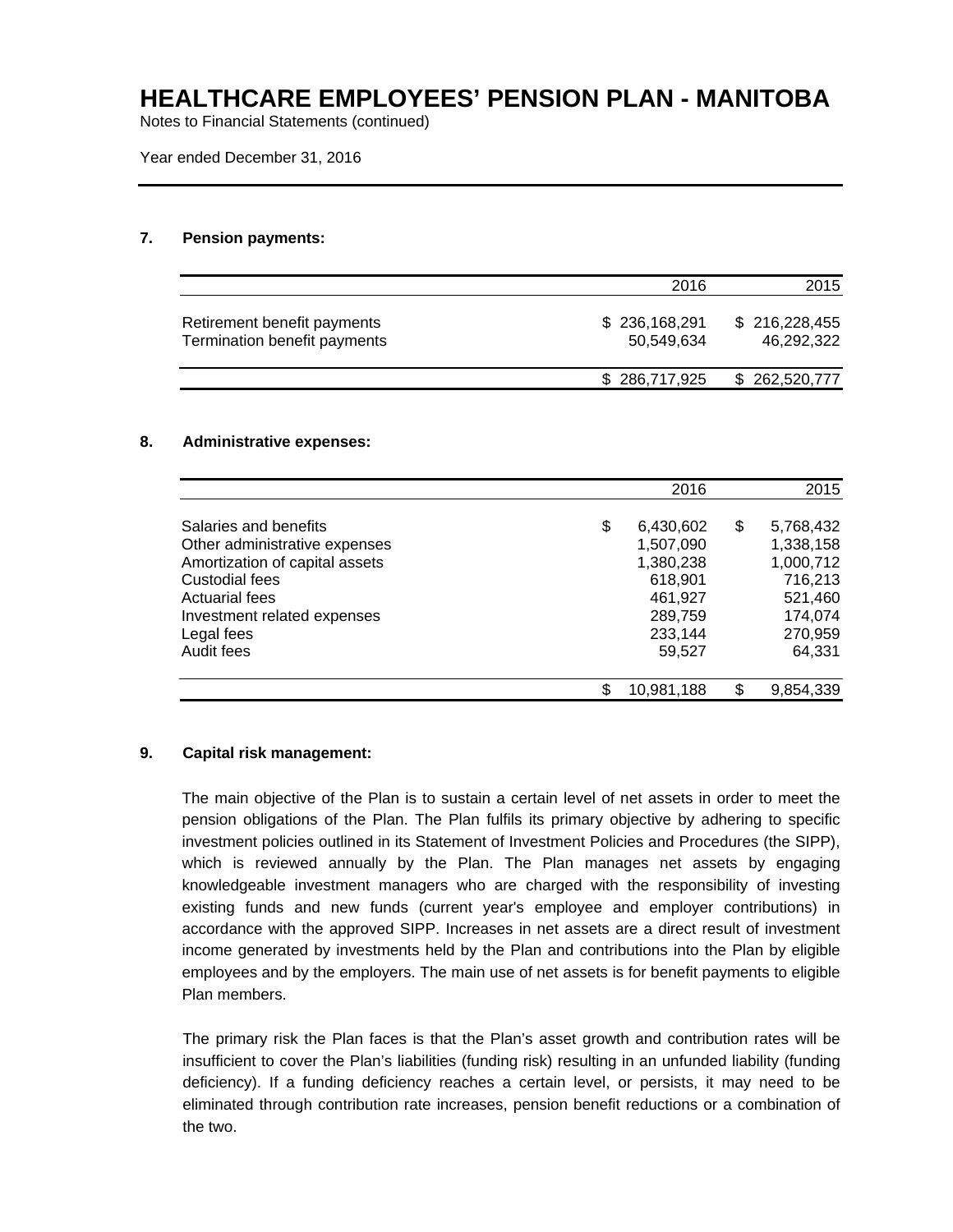Notes to Financial Statements (continued)

Year ended December 31, 2016

#### **9. Capital risk management (continued):**

The Plan's net funded position can change relatively quickly if there are changes in the value of the investments or liabilities. Either can result in a mismatch between the Plan's assets and its liabilities. The most significant contributors to funding risk are:

- declining interest rates
- declining long-term investment rates of return
- unexpected increases in inflation and salary escalation

The Plan's liabilities are affected by non-economic factors like changes in member demographics. The Plan's assets are subject to financial instrument risks which are explained in more detail in note 10 to these financial statements.

#### **10. Risk management:**

- (a) Market risk:
	- (i) Interest rate risk:

Interest rate risk refers to the adverse consequences of interest rate changes on the Plan's cash flows, financial position and income. The Plan's fixed income investments are exposed to the risk that the value of interest-bearing investments will fluctuate due to changes in the level of market interest rates. The Plan has invested approximately 31 percent (2015 - 33 percent) of its investments in fixed income securities as at December 31, 2016. To properly manage the Plan's interest rate risk, appropriate guidelines on the weighting and duration for bonds and other fixed income investments are set and monitored.

The remaining terms to contractual maturity of the Plan's bond portfolio at December 31 are as follows:

|                      |     | 2016            |   | 2015            |
|----------------------|-----|-----------------|---|-----------------|
| Less than one year   | \$. | 43,925,661      | S | 39,825,285      |
| One to five years    |     | 811,283,222     |   | 757,946,748     |
| After five years     |     | 1,099,650,691   |   | 1,113,948,631   |
| Total carrying value |     | \$1,954,859,574 |   | \$1,911,720,664 |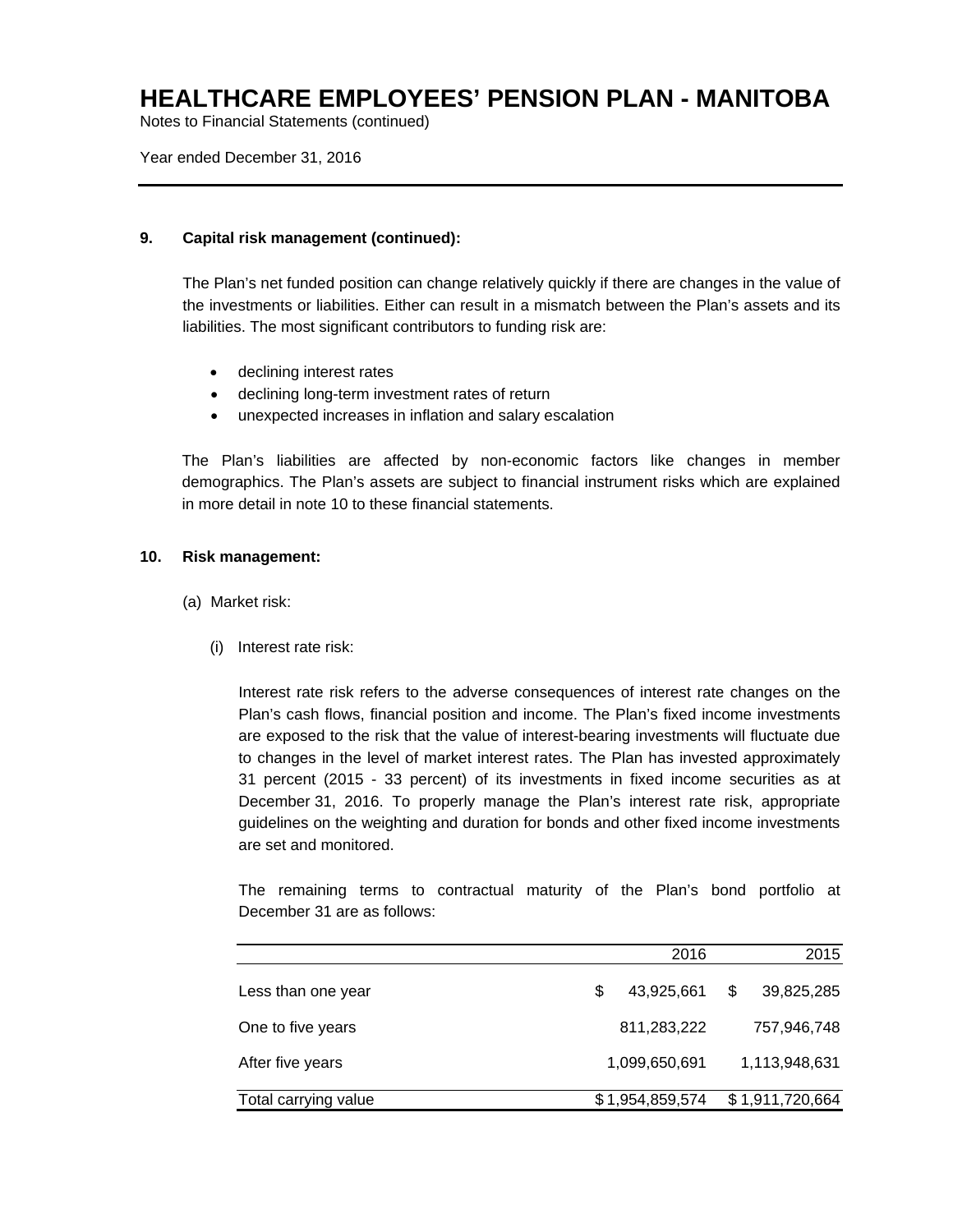Notes to Financial Statements (continued)

Year ended December 31, 2016

#### **10. Risk management (continued):**

The Plan holds the above fixed income securities directly and indirectly through pooled funds. An increase of 100 basis points in interest rates, with all other variables held constant, will impact fixed income investments by an estimated loss of \$130.8 million (2015 - \$130.3 million). The Plan's interest rate sensitivity was determined based on portfolio weighted duration.

(ii) Foreign currency risk:

Foreign currency risk is the risk that the value or future cash flows of a financial instrument will fluctuate because of changes in foreign exchange rates. The Plan primarily invests in financial instruments and enters into transactions denominated in various foreign currencies, other than its measurement currency. Fluctuations in the relative value of the Canadian dollar against these foreign currencies can result in a positive or a negative effect on the fair value of investments. The Plan and its investment managers have the ability to utilize derivative instruments to mitigate foreign currency risk, subject to the approval of the Plan's Investment Committee. The Plan is exposed to fluctuations in the U.S. dollar, Japanese yen, Hong Kong dollar and European currencies, notably the Euro, British pound sterling and Swiss franc.

The Plan's exposure in cash and investments to foreign currencies to Canadian dollars is shown below:

|                         | Actual currency |                  |
|-------------------------|-----------------|------------------|
| As at December 31, 2016 | exposure        | %                |
|                         |                 |                  |
| Canadian                | \$4,358,815,585 | 63.0             |
| US dollar               | 1,624,272,642   | 23.5             |
| Euro                    | 301,615,777     | 4.4              |
| Japanese yen            | 196,987,255     | 2.8              |
| British pound sterling  | 188,858,727     | 2.7              |
| Swiss franc             | 116, 177, 727   | 1.7              |
| Hong Kong dollar        | 47,937,127      | 0.7              |
| Other currencies        | 80,380,202      | 1.2 <sub>1</sub> |
|                         | 6,915,045,042   | 100.0            |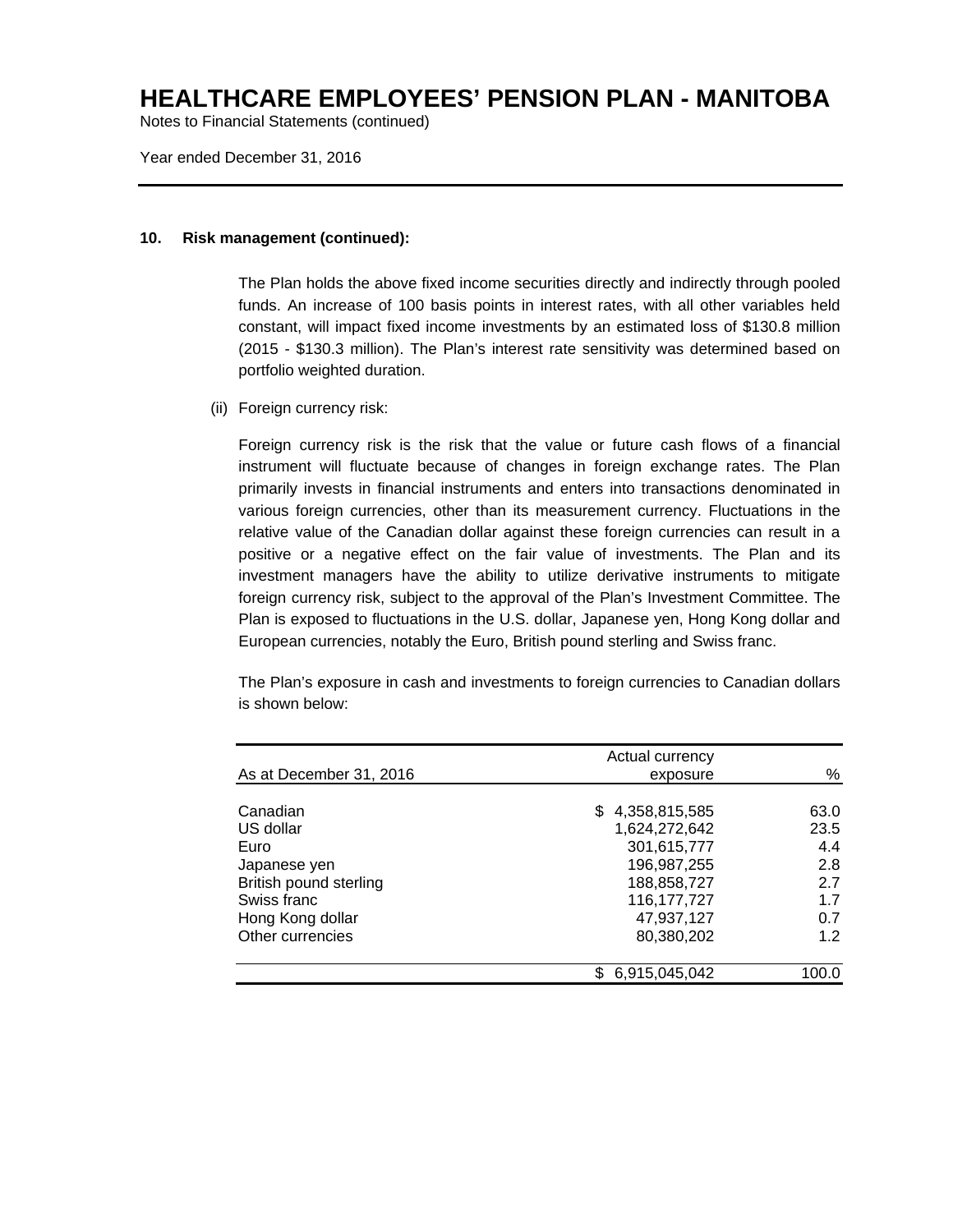Notes to Financial Statements (continued)

Year ended December 31, 2016

#### **10. Risk management (continued):**

|                         | Actual currency  |       |
|-------------------------|------------------|-------|
| As at December 31, 2015 | exposure         | %     |
| Canadian                | \$ 3,978,787,004 | 62.0  |
| US dollar               | 1,703,706,980    | 26.5  |
| Euro                    | 280,788,540      | 4.4   |
| British pound sterling  | 191,673,287      | 3.0   |
| Japanese yen            | 102,166,227      | 1.6   |
| Swiss franc             | 90,377,975       | 1.4   |
| Hong Kong dollar        | 34,386,276       | 0.5   |
| Other currencies        | 39,219,706       | 0.6   |
|                         |                  |       |
|                         | 6,421,105,995    | 100.0 |

A 10 percent increase or decrease in exchange rates, with all other variables held constant, would result in a change in unrealized gains (losses) of \$255.6 million (2015 - \$244.2 million).

(iii) Market price risk:

The Plan's investments in equities are sensitive to market fluctuations. To properly manage the Plan's other price risk, appropriate guidelines on asset diversification to address specific security, geographic, sector and investment manager risks are set and monitored. A decline of 10 percent in equity values, with all other variables held constant, will impact the Plan's equity investments by an approximate loss of \$392.5 million (2015 - \$354.0 million).

(b) Credit risk:

The Plan is exposed to credit risk, which is the risk that a counterparty will be unable to pay amounts in full when due or requested. The Plan's greatest concentration of credit risk is in its fixed income securities. The fair value of the fixed income securities includes consideration of the creditworthiness of the debt issuer. All transactions in listed securities are settled or paid for upon delivery using approved brokers. The risk of default is considered minimal, as payment is made on a purchase once the securities have been received from the broker. For sales transactions, the securities are released once the broker has made payment.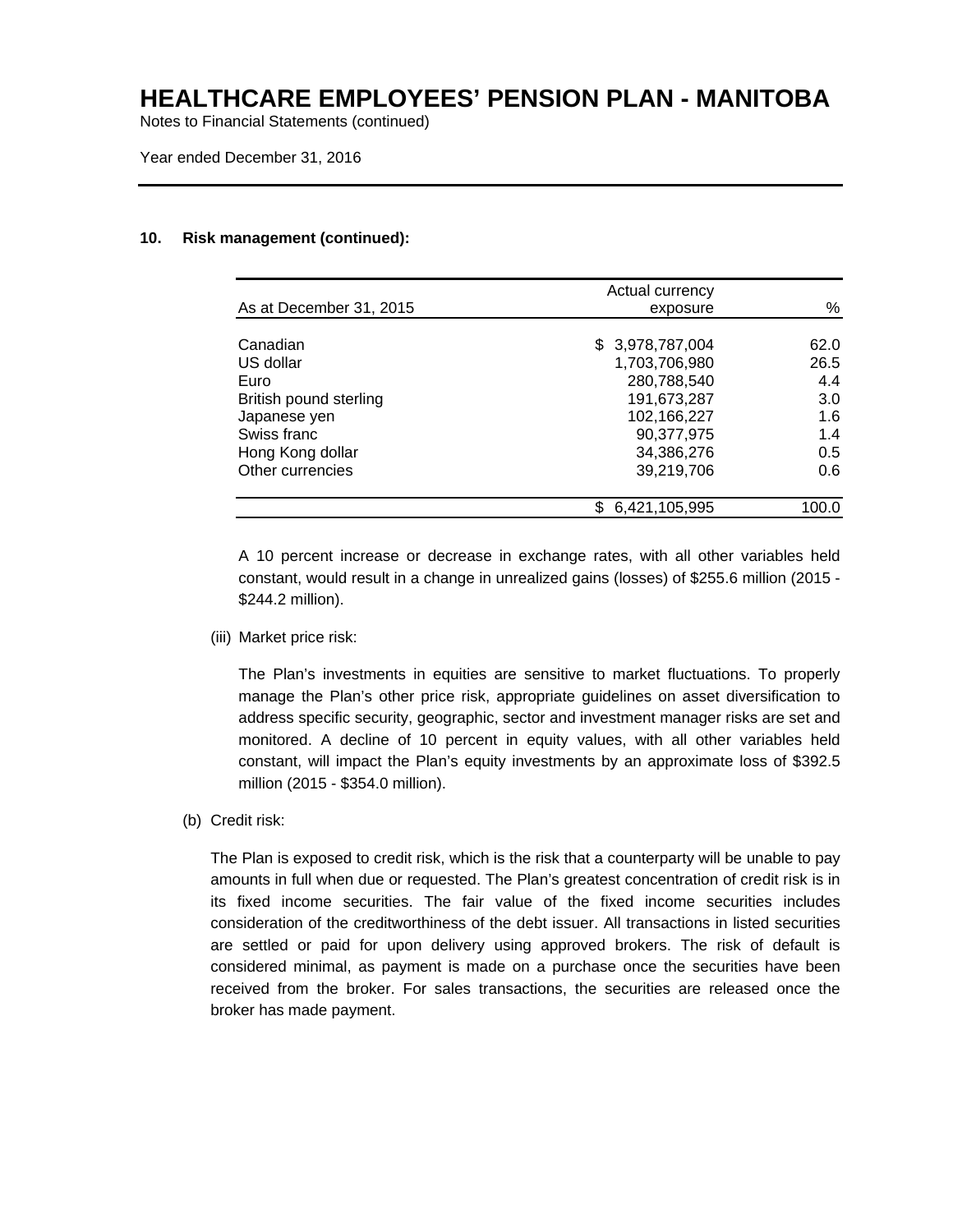Notes to Financial Statements (continued)

Year ended December 31, 2016

#### **10. Risk management (continued):**

The breakdown of the Plan's bond portfolio by credit rating from various rating agencies is presented below:

|               | 2016              |       | 2015              |       |
|---------------|-------------------|-------|-------------------|-------|
| Credit rating | Fair value        | %     | Fair value        | $\%$  |
| AAA           | \$<br>643,618,445 | 32.9  | \$<br>667,485,111 | 34.9  |
| AA            | 460,436,078       | 23.5  | 403,081,149       | 21.1  |
| A             | 416,124,289       | 21.3  | 421,973,881       | 22.1  |
| <b>BBB</b>    | 378,699,613       | 19.4  | 399,500,353       | 20.9  |
| Not rated     | 55,981,149        | 2.9   | 19,680,170        | 1.0   |
|               | 1,954,859,574     | 100.0 | \$1,911,720,664   | 100.0 |

Credit risk associated with contributions and other receivables is minimized due to their nature. The majority of the receivable balances are due from member facilities and are collected from participating members through the payroll process. The carrying amounts of fixed income investments and contributions and other receivables represent the maximum credit exposure to the Plan.

(c) Liquidity risk:

Liquidity risk is the risk that an entity will encounter difficulty in meeting obligations associated with financial liabilities.

Of the Plan's investments, approximately 88 percent (2015 - 89 percent) are in liquid securities traded in public markets. These include all U.S. and international equities and the majority of Canadian equities, which are approximately 57 percent (2015 - 56 percent) of the Plan's assets and are all exchange traded, and bonds. Although market events could lead to some investments becoming illiquid, management believes the diversity of the Plan's portfolio and current contribution levels will ensure that liquidity is available for benefit payments. The Plan's financial statement liabilities have contracted maturities of less than one year. The Plan also maintains cash on hand for liquidity purposes and to pay accounts payable and accrued liabilities. At December 31, 2016, the Plan had cash in the amount of \$62.5 million (2015 - \$101.9 million).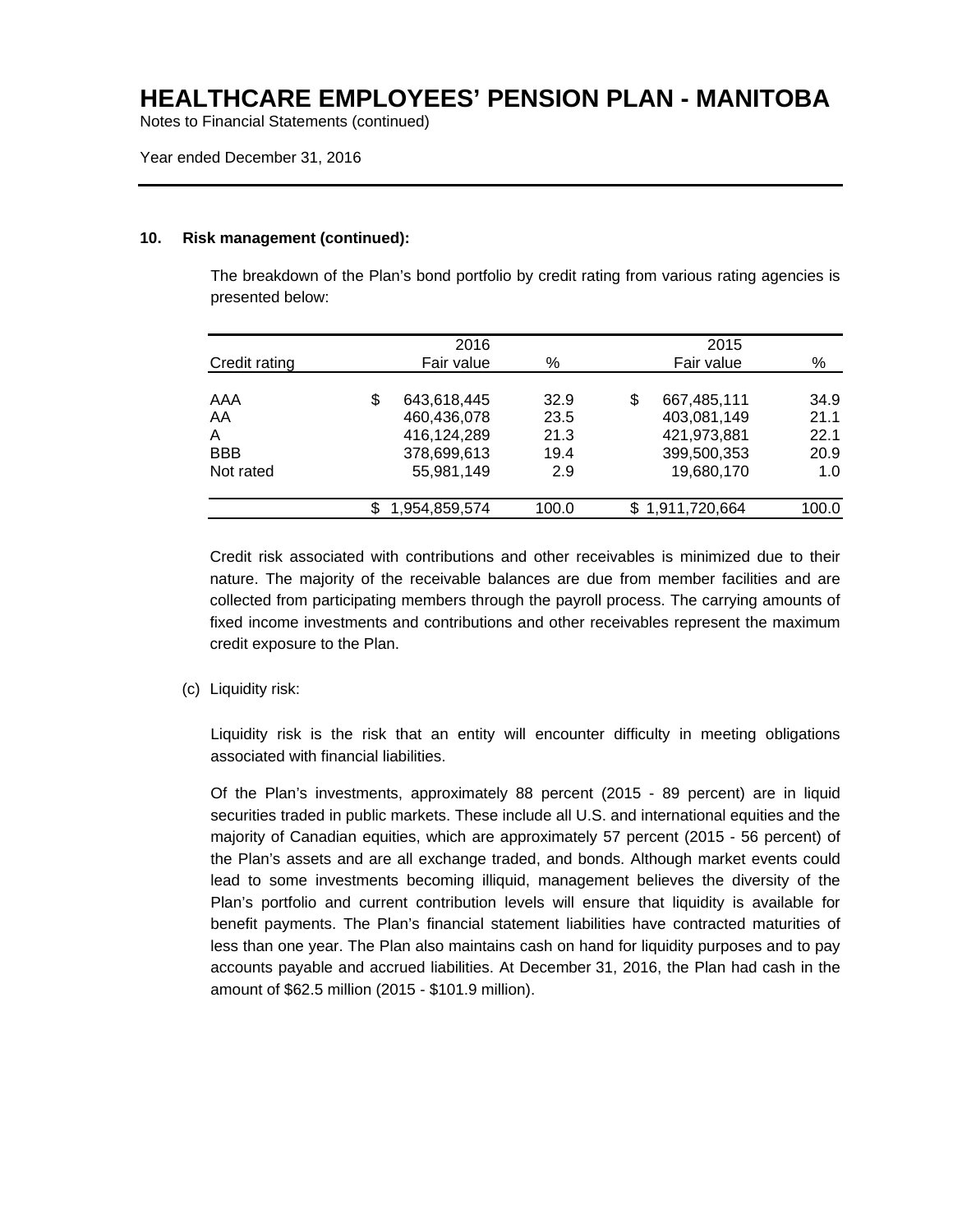Notes to Financial Statements (continued)

Year ended December 31, 2016

#### **10. Risk management (continued):**

The Plan's fixed income securities are diversified at December 31 as follows:

|            |                     | 2016        |                   | 2015        |
|------------|---------------------|-------------|-------------------|-------------|
|            | Fair                | Average     | Fair              | Average     |
|            | value               | coupon rate | value             | coupon rate |
|            |                     |             |                   |             |
| Corporate  | \$<br>898,672,685   | 4.13%       | \$<br>871,850,310 | 4.36%       |
| Federal    | 546,063,964         | 2.53%       | 530,484,622       | 2.90%       |
| Provincial |                     |             |                   |             |
| municipal  | 510,122,925         | 4.06%       | 509,385,732       | 4.25%       |
| Mortgages  | 23,747,961          |             | 23,399,953        |             |
|            | \$<br>1,978,607,535 |             | \$1,935,120,617   |             |

#### **11. Fair value of financial instruments:**

The determination of the fair value of investments is as described in note 3(c) with fair values of investments disclosed in note 4. The fair values of other financial assets and liabilities, being cash, investment income receivable, contributions receivable, other receivables, accounts payable and accrued liabilities, government remittances payable and due to brokers, approximate their carrying values due to the short-term nature of these financial instruments.

The Plan's assets which are recorded at fair value are required to be classified into one of three levels, depending on the inputs used for valuation. The hierarchy of inputs is summarized below:

- quoted prices (unadjusted) in active markets for identical assets or liabilities (Level 1);
- inputs other than quoted prices included in Level 1 that are observable for the asset or liability, either directly (i.e. as prices) or indirectly (i.e. derived from prices) (Level 2); and
- inputs for the asset or liability that are not based on observable market data (unobservable inputs) (Level 3).

Changes in valuation methods may result in transfers into or out of an investment's assigned level.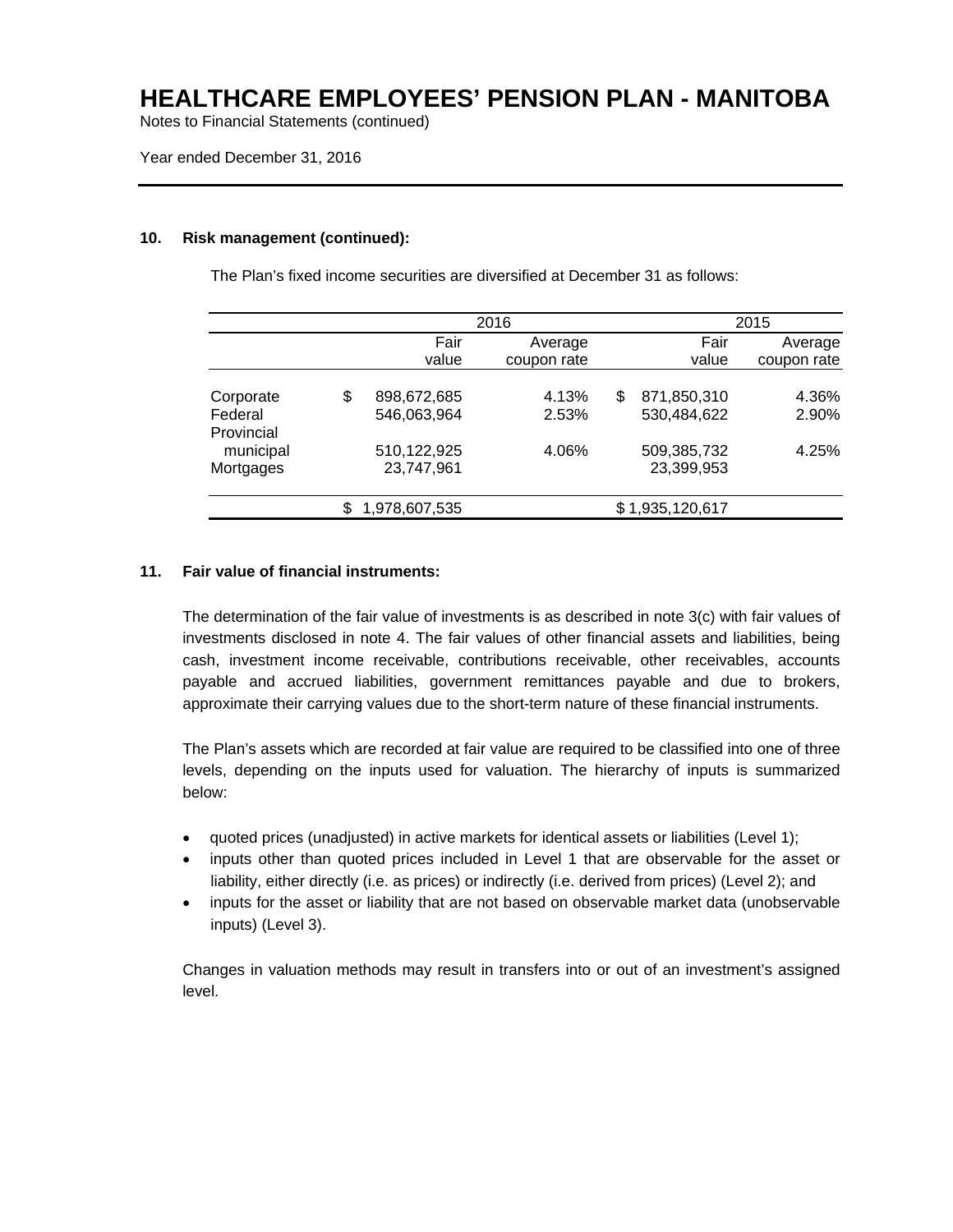Notes to Financial Statements (continued)

Year ended December 31, 2016

#### **11. Fair value of financial instruments (continued):**

The following is a summary of the inputs used as of December 31, 2016 and 2015 in valuing the Plan's investments:

| 2016                   | Quoted prices<br>in active markets<br>(Level 1) | Significant<br>for identical assets other observable<br>inputs (Level 2) | Significant<br>unobservable<br>inputs (Level 3) | Total            |
|------------------------|-------------------------------------------------|--------------------------------------------------------------------------|-------------------------------------------------|------------------|
| Cash                   | \$<br>62,490,998                                | \$                                                                       | \$                                              | \$<br>62,490,998 |
| Short-term investments |                                                 | 143.379.744                                                              |                                                 | 143.379.744      |
| <b>Bonds</b>           |                                                 | 1,954,859,574                                                            |                                                 | 1,954,859,574    |
| Mortgages              |                                                 | 23,747,961                                                               |                                                 | 23,747,961       |
| Canadian equities      | 1,440,626,944                                   | 78,136,042                                                               | 5,120,985                                       | 1,523,883,971    |
| U.S. equities          | 1,236,283,806                                   |                                                                          |                                                 | 1,236,283,806    |
| International equities | 1,073,517,655                                   | 90,823,736                                                               |                                                 | 1,164,341,391    |
| Real estate            |                                                 |                                                                          | 721,899,485                                     | 721,899,485      |
| Infrastructure         |                                                 |                                                                          | 84,158,112                                      | 84,158,112       |
|                        | \$3.812,919,403                                 | \$2.290.947.057                                                          | \$811,178,582                                   | \$6,915,045,042  |

|                        | Quoted prices<br>in active markets | Significant<br>for identical assets other observable | Significant<br>unobservable |                   |
|------------------------|------------------------------------|------------------------------------------------------|-----------------------------|-------------------|
| 2015                   | (Level 1)                          | inputs (Level 2)                                     | inputs (Level 3)            | Total             |
| Cash                   | \$<br>101,948,093                  | - \$                                                 | \$                          | 101,948,093<br>\$ |
| Short-term investments |                                    | 151,685,663                                          |                             | 151,685,663       |
| <b>Bonds</b>           |                                    | 1,911,720,664                                        |                             | 1,911,720,664     |
| Mortgages              |                                    | 23,399,953                                           |                             | 23,399,953        |
| Canadian equities      | 1,101,878,490                      | 87,034,607                                           | 6,557,468                   | 1,195,470,565     |
| U.S. equities          | 1,164,268,408                      |                                                      |                             | 1,164,268,408     |
| International equities | 1,066,570,178                      | 113,882,394                                          |                             | 1,180,452,572     |
| Real estate            |                                    |                                                      | 646,045,732                 | 646,045,732       |
| Infrastructure         |                                    |                                                      | 46,114,345                  | 46,114,345        |
|                        | \$3,434,665,169                    | \$2,287,723,281                                      | 698,717,545<br>\$.          | \$6,421,105,995   |

For the years ended December 31, 2016 and 2015, there were no transfers between Level 1 and Level 2.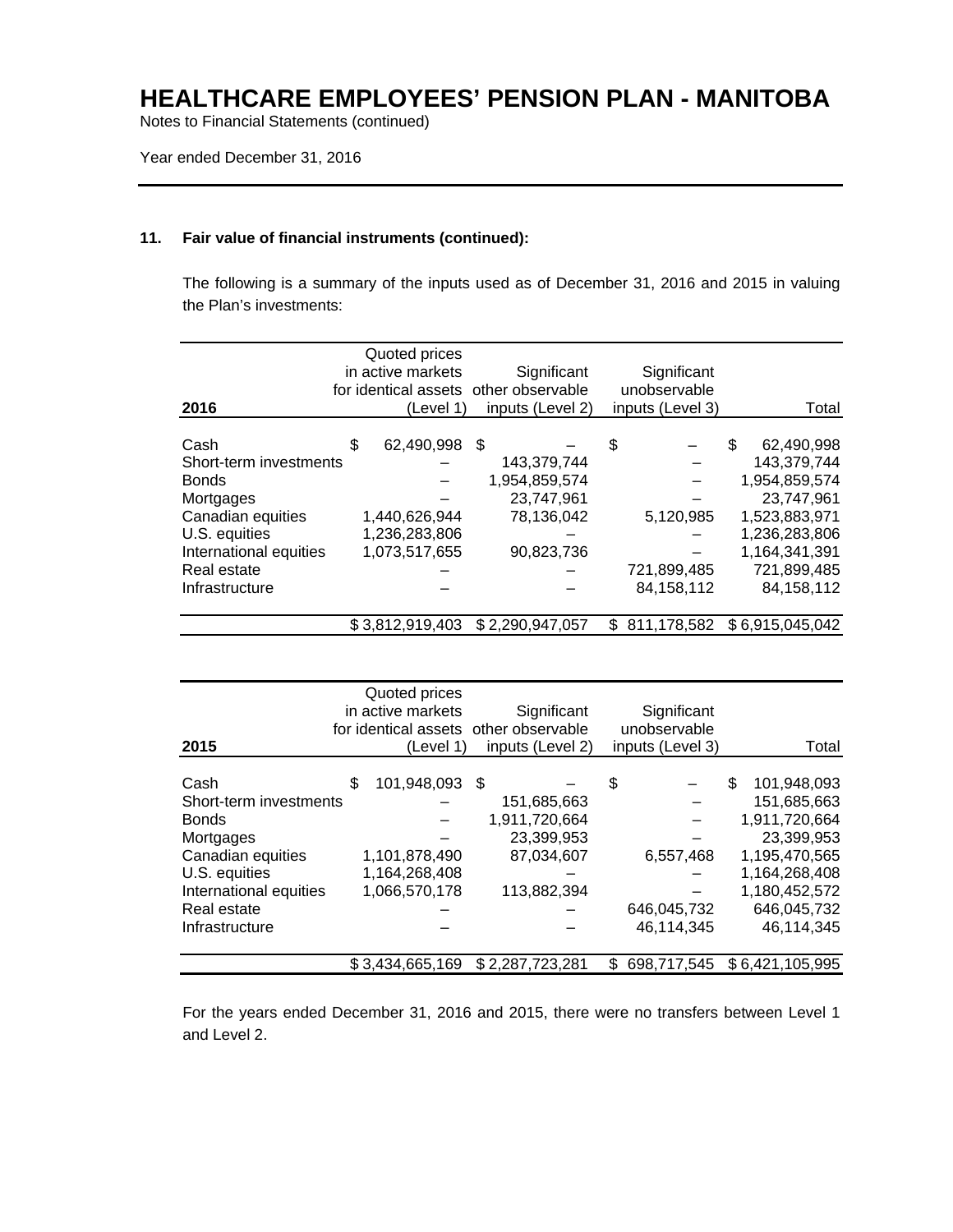Notes to Financial Statements (continued)

Year ended December 31, 2015

#### **11. Fair value of financial instruments (continued):**

The reconciliation of investments measured at fair value using unobservable inputs (Level 3) is presented as follows:

|                            | Canadian        |     |                |                            |    |              |
|----------------------------|-----------------|-----|----------------|----------------------------|----|--------------|
|                            | equities        |     |                | Real estate Infrastructure |    | Total        |
| Balance, December 31, 2014 | \$<br>6.699.752 | \$. |                | 615,025,767 \$ 16,523,129  | S  | 638,248,648  |
| Purchases                  | 2,941           |     | 65,559,905     | 23,614,985                 |    | 89,177,831   |
| Sales                      | (89,316)        |     | (40, 788, 445) | (2,424,109)                |    | (43,301,870) |
| Realized gains (losses)    | (6,647)         |     | 3,514,845      | (1, 279, 544)              |    | 2,228,654    |
| Current period change in   |                 |     |                |                            |    |              |
| fair value of investments  | (49,262)        |     | 2,733,660      | 9,679,884                  |    | 12,364,282   |
| Balance, December 31, 2015 | 6,557,468       |     | 646,045,732    | 46,114,345                 |    | 698,717,545  |
| Purchases                  |                 |     | 146,331,950    | 36,595,282                 |    | 182,927,232  |
| Sales                      | (1,683,433)     |     | (87,705,433)   | (3, 191, 721)              |    | (92,580,587) |
| Realized gains (losses)    | (44, 817)       |     | 9,919,444      | (1,605,991)                |    | 8,268,636    |
| Current period change in   |                 |     |                |                            |    |              |
| fair value of investments  | 291,767         |     | 7,307,792      | 6,246,197                  |    | 13,845,756   |
| Balance, December 31, 2016 | \$<br>5.120.985 | \$. |                | 721,899,485 \$84,158,112   | \$ | 811,178,582  |

The Plan did not use or consider alternative assumptions for valuation of Level 3 investments as those are valued independently by investment managers or third party providers.

Section 3.29 of the Manitoba Pension Benefits Act Regulation requires disclosure of each investment asset that has a fair value greater than one percent of the fair value of the investment assets of the Plan. As of December 31, 2016, the Plan held the following investments that met this criteria:

| Equities:                                  |               |
|--------------------------------------------|---------------|
| <b>Toronto Dominion Bank</b>               | \$104,859,370 |
| Royal Bank of Canada                       | 93.641.535    |
| Causeway Emerging Markets Fund             | 90.823.736    |
| Bank of Nova Scotia                        | 89.712.000    |
| Leith Wheeler Special Canadian Equity Fund | 78.136.042    |
|                                            |               |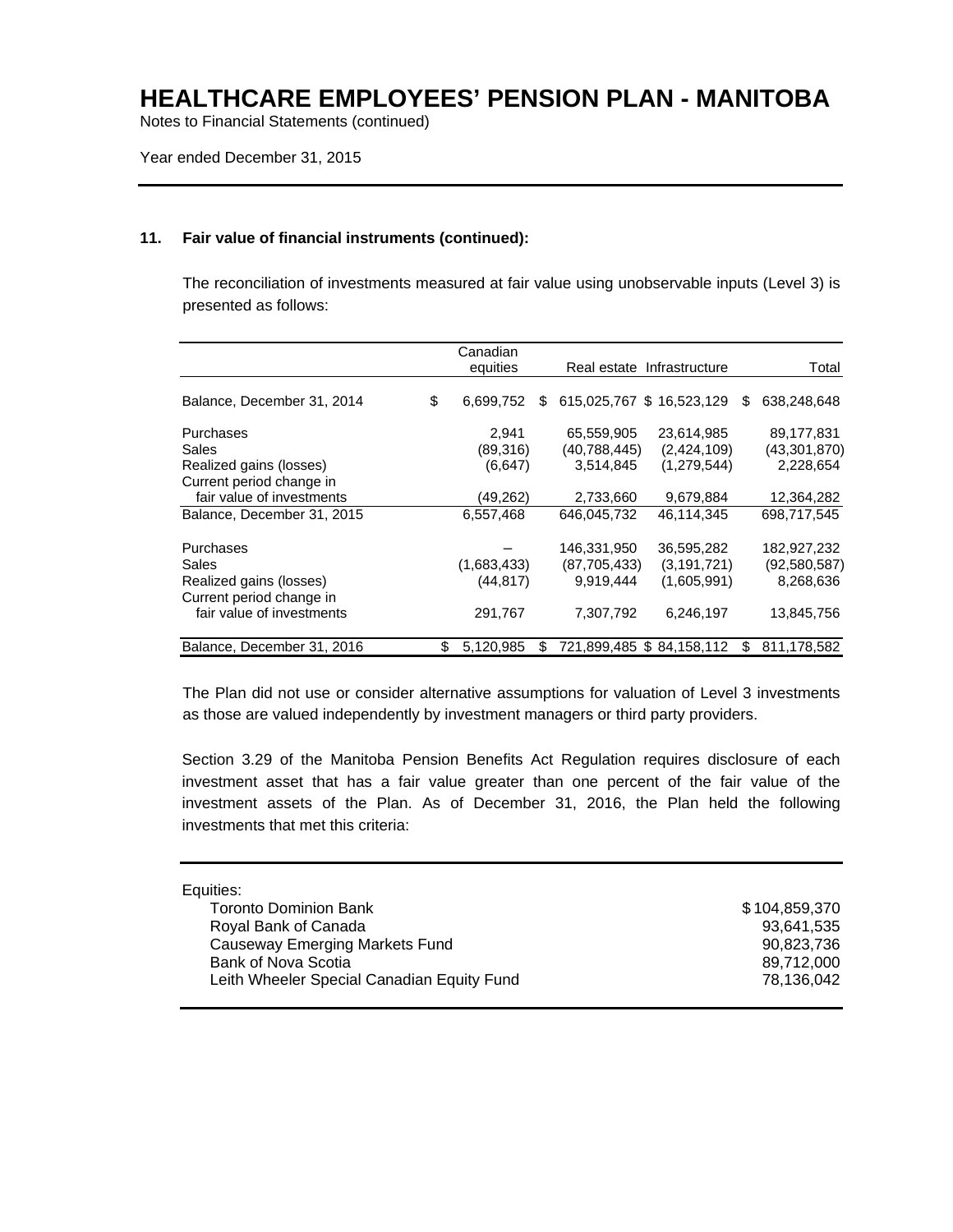Notes to Financial Statements (continued)

Year ended December 31, 2016

#### **12. Role of the actuary and auditor:**

The actuary has been appointed pursuant to the Plan Text and the Trust Agreement. With respect to the preparation of financial statements, the actuary has been engaged to carry out a valuation of the Plan's assets and liabilities, which consists of a provision for future obligations of the Plan to the members. The valuation is made in accordance with accepted actuarial practice, applicable legislation and any direction received from regulatory authorities, and reported thereon to the Board of Trustees. In performing the valuation of the liabilities, which are by their nature inherently variable, assumptions are made as to the investment rate of return, inflation rates and salary escalation in the future, taking into consideration the circumstances of the healthcare employees and the nature of the liabilities. The actuary, in their review of the management information provided by the Plan used in the valuation, also makes use of the work of the external auditors. The Actuary's Report outlines the scope of their work and opinion.

The external auditors have been appointed by the Board of Trustees to conduct an independent and objective audit of the financial statements of the Plan in accordance with generally accepted auditing standards and report thereon to the Board of Trustees. In carrying out their audit, the auditors also make use of the work of the actuary and their report on the Plan's liabilities. The Auditors' Report outlines the scope of their audit and their opinion.

#### **13. Related parties:**

The Plan and the Healthcare Employees' Benefits Plan - Manitoba (HEBP) have a certain number of common trustees and a cost sharing agreement to allocate certain costs based on factors such as square footage, number of employees and time usage. Other receivables include an amount of \$743,843 (2015 - \$717,118) due from HEBP. The balance due from HEBP is non-interest bearing, and has no fixed terms of repayment.

The Plan and the Healthcare Employees' Pension Plan - Manitoba, Cost of Living Adjustment Plan (COLA) have a certain number of common trustees and a cost sharing agreement to allocate certain costs based on factors such as square footage, number of employees and time usage. During the year, the Plan also collected contributions from active plan members and employers on behalf of COLA. Accounts payable and accrued liabilities include a net amount of \$1,675,506 due to COLA at December 31, 2016 (2015 - \$1,540,150). This includes a balance of \$1,944,075 (2015 - \$1,786,036) payable related to contributions collected, net of a balance of \$268,569 (2015 - \$245,886) receivable related to costs incurred. The balance due to COLA is non-interest bearing and has no fixed terms of repayment.

These transactions are in the normal course of operations and are measured at the exchange amount, which is the amount of consideration established and agreed to by the related parties.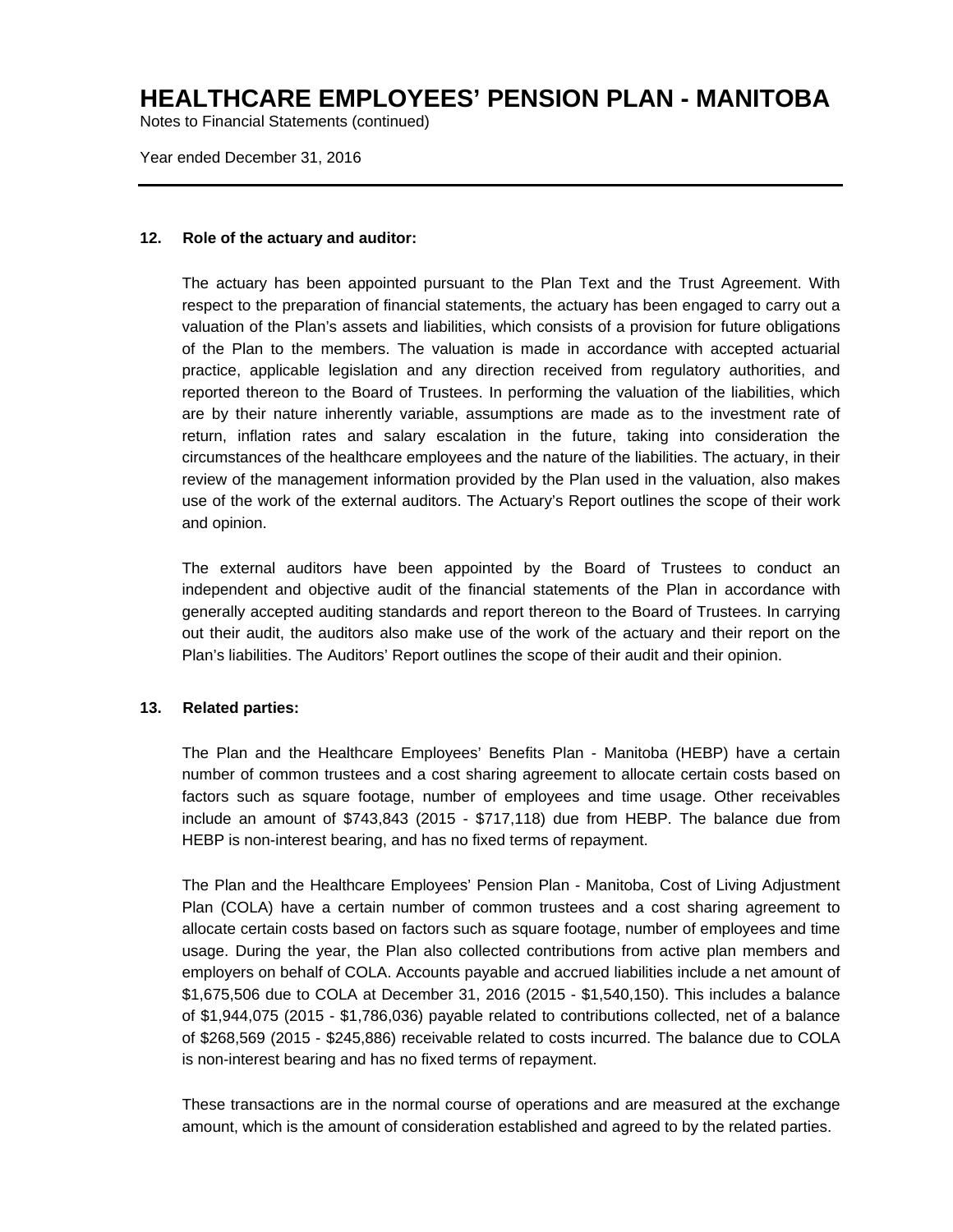Notes to Financial Statements (continued)

Year ended December 31, 2016

#### **14. Pension obligations:**

As at December 31, 2016, the date of the most recent actuarial valuation, the actuarial value of pension obligations was \$6,701,122,000 (2015 - \$6,246,002,000). Since there is no intention of extinguishing the pension obligations in the near term, the obligations are calculated by using the going concern actuarial basis. The projected unit credit actuarial cost method was used by AON Hewitt, the actuary, to determine the actuarial value of pension obligations and the required current service contributions.

Four significant long-term actuarial assumptions used in the valuation were:

- (a) the liability discount rate was assumed to be 6.15 percent (2015 6.25 percent);
- (b) the asset rate of return was assumed to be 6.15 percent (2015 6.25 percent);
- (c) inflation rate was assumed to be 2.25 percent (2015 2.25 percent); and
- (d) the salary escalation rate was assumed to be 3.50 percent (2015 3.50 percent) plus merit and promotion.

The assumptions used in determining the actuarial value of pension obligations are going concern assumptions adopted by the Trustees and were developed by reference to expected long-term market conditions. As underlying conditions change over time, going concern assumptions adopted by the Trustees may also change, which could cause a material change in the actuarial value of pension obligations.

The actuarial valuation is prepared for financial statement purposes in accordance with the recommendations of Canadian accounting standards for pension plans and ASPE using a discount rate equivalent to the current yield on high-quality long term corporate bond and other assumptions that represent management's best estimate of future events.

The actuarial valuation as at December 31, 2016 indicates a surplus of actuarial value of net assets over actuarial value of pension obligations of \$86,672,000 (2015 – deficiency of \$91,185,000). The going concern surplus is calculated utilizing the actuarial value of assets which resulted in a reduction of \$167,861,000 (2015 - \$303,273,000) from the net assets available for benefits as disclosed in the statement of financial position. The actuarial valuation at December 31, 2016 also indicated that there was a solvency deficiency of \$2,400,872,000 (2015 - \$2,320,015,000). In November of 2010 the Plan received confirmation of solvency exemption from the Manitoba Pension Commission. Based on this exemption, the Plan is not required to fund on a solvency basis, but must still undertake a solvency valuation and disclose the current deficit, if any. The Plan is still required to apply the going concern test and fund on a going concern basis.